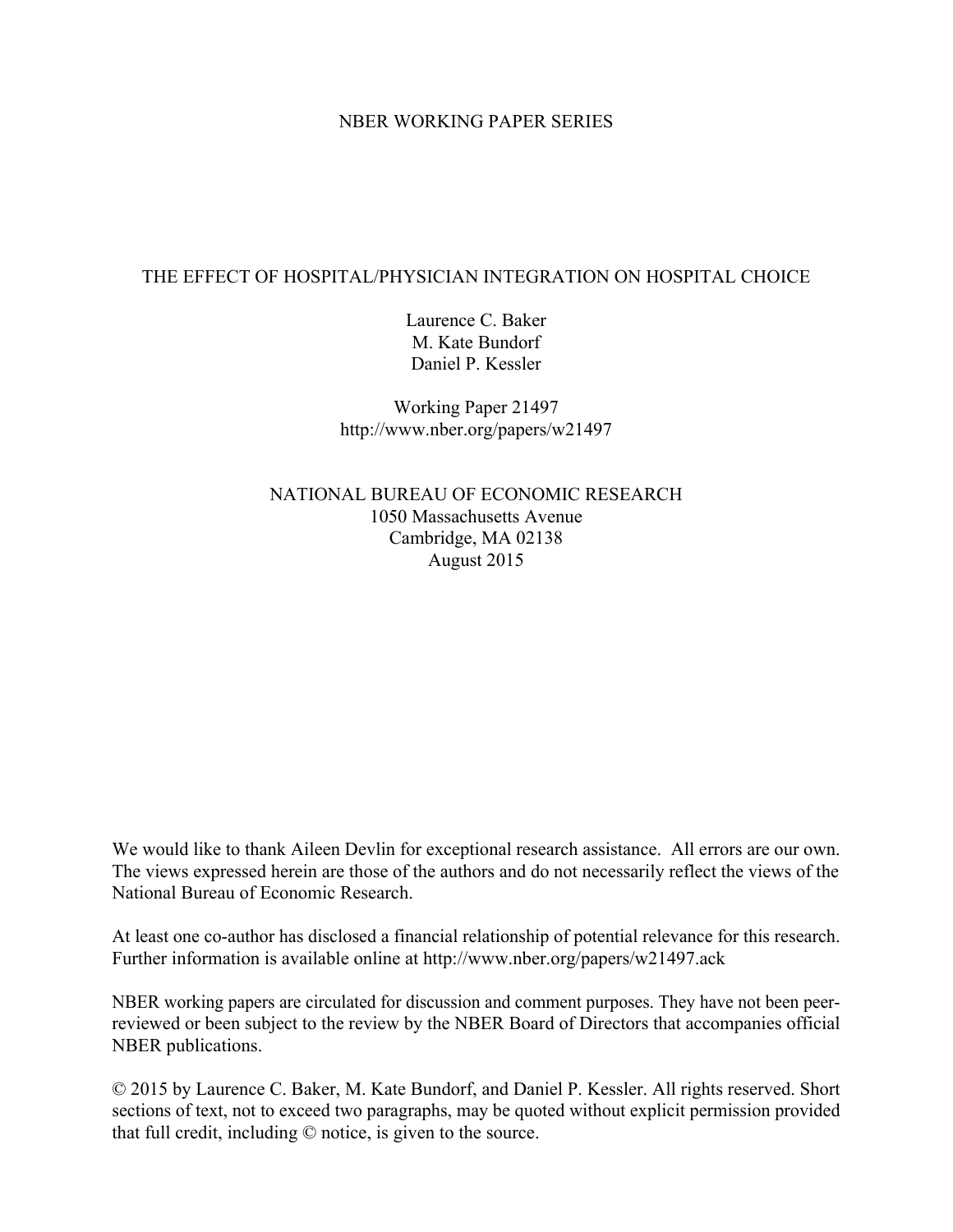The Effect of Hospital/Physician Integration on Hospital Choice Laurence C. Baker, M. Kate Bundorf, and Daniel P. Kessler NBER Working Paper No. 21497 August 2015 JEL No. I11

#### **ABSTRACT**

In this paper, we estimate how hospital ownership of physicians' practices affects their patients' hospital choices. We match data on the hospital admissions of Medicare beneficiaries, including the identity of their admitting physician, with data on the identity of the owner of the admitting physician's practice. We find that a hospital's ownership of an admitting physician's practice dramatically increases the probability that the physician's patients will choose the owning hospital. We also find that patients are more likely to choose a high-cost, low-quality hospital when their admitting physician's practice is owned by that hospital.

Laurence C. Baker Department of Health Research & Policy HRP Redwood Bldg, Rm T110 Stanford University Stanford, CA 94305-5405 and NBER laurence.baker@stanford.edu

M. Kate Bundorf Health Research and Policy Stanford University HRP T108 Stanford, CA 94305-5405 and NBER bundorf@stanford.edu

Daniel P. Kessler Stanford University 434 Galvez Mall Stanford, CA 94305 and NBER fkessler@stanford.edu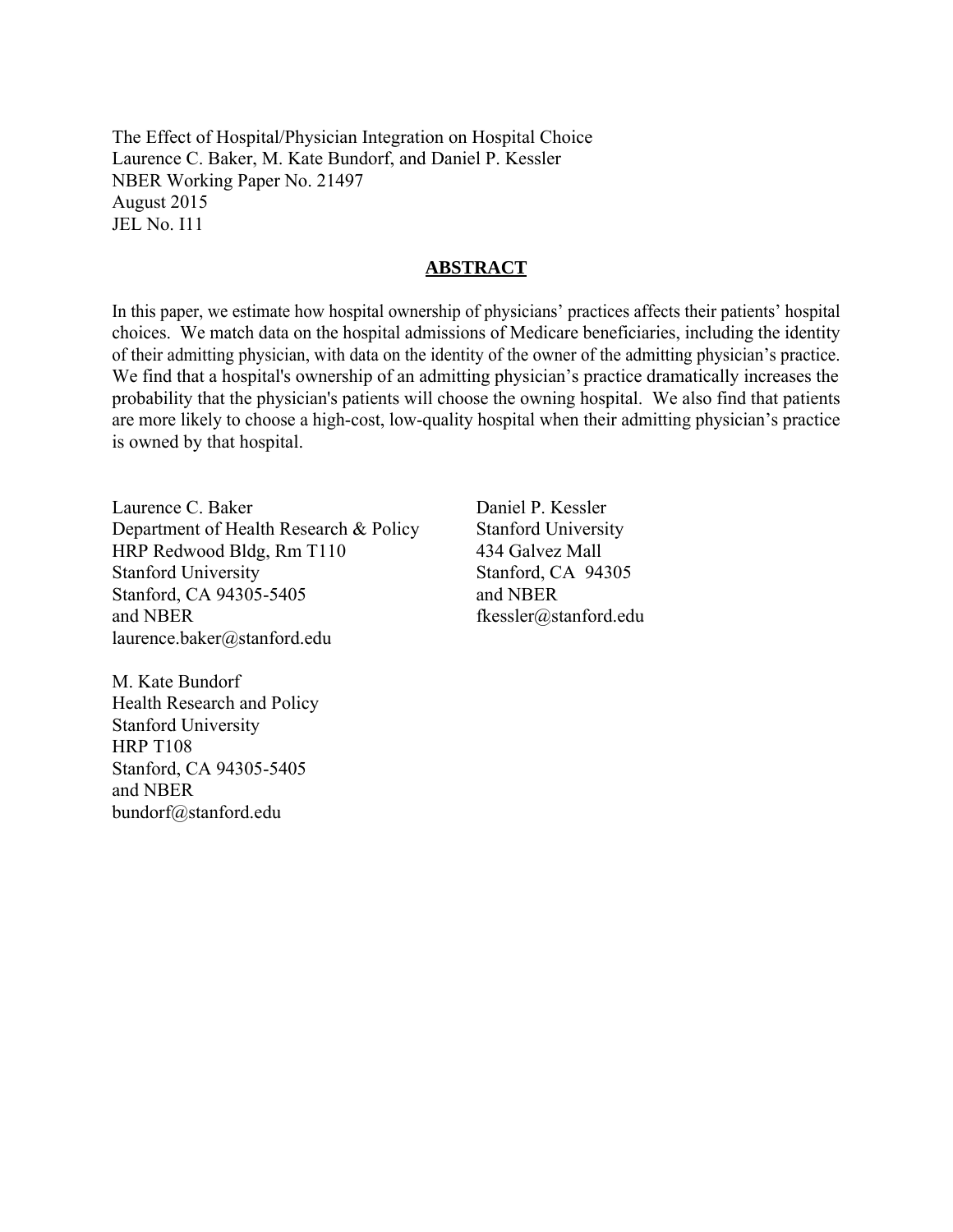#### **Introduction**

Over the past decade, hospitals and physicians have become more integrated due to increases in hospitals' ownership of physician practices (Baker, Bundorf, and Kessler 2014). There is considerable debate over how integration has affected agency problems between physicians and their patients. Agency problems arise in this context because patients depend on their physician not only for health services but also for advice about the types of services that they need (Evans 1974).

Integration is often hypothesized to increase the incentive physicians have to refer patients to the owning hospital (O'Malley, Bond, and Berenson 2011). Optimists about integration think that this reduces agency problems. According to this reasoning, closer ties between physicians and hospitals improve coordination across care settings and reduce wasteful duplication of effort. Integration also facilitates the sharing of gains from increased efficiency, thereby encouraging greater uptake of integration's opportunities. This is one goal of Accountable Care Organizations, a new form of integration promoted by the Affordable Care Act.

Pessimists think that integration's impact on patient referrals increases agency problems. According to this reasoning, coordination of referrals allows physicians and hospitals to increase their market power, raise prices, and share the gains from doing so. Some pessimists also believe that integration allows hospitals to pay physicians covertly for referrals, which has the potential to allow physicians to profit from recommending care that is cost-ineffective or even medically unnecessary.

For this reason, how integration affects hospital choice is an important empirical issue. Yet, despite this, no previous work has identified how a hospital's ownership of a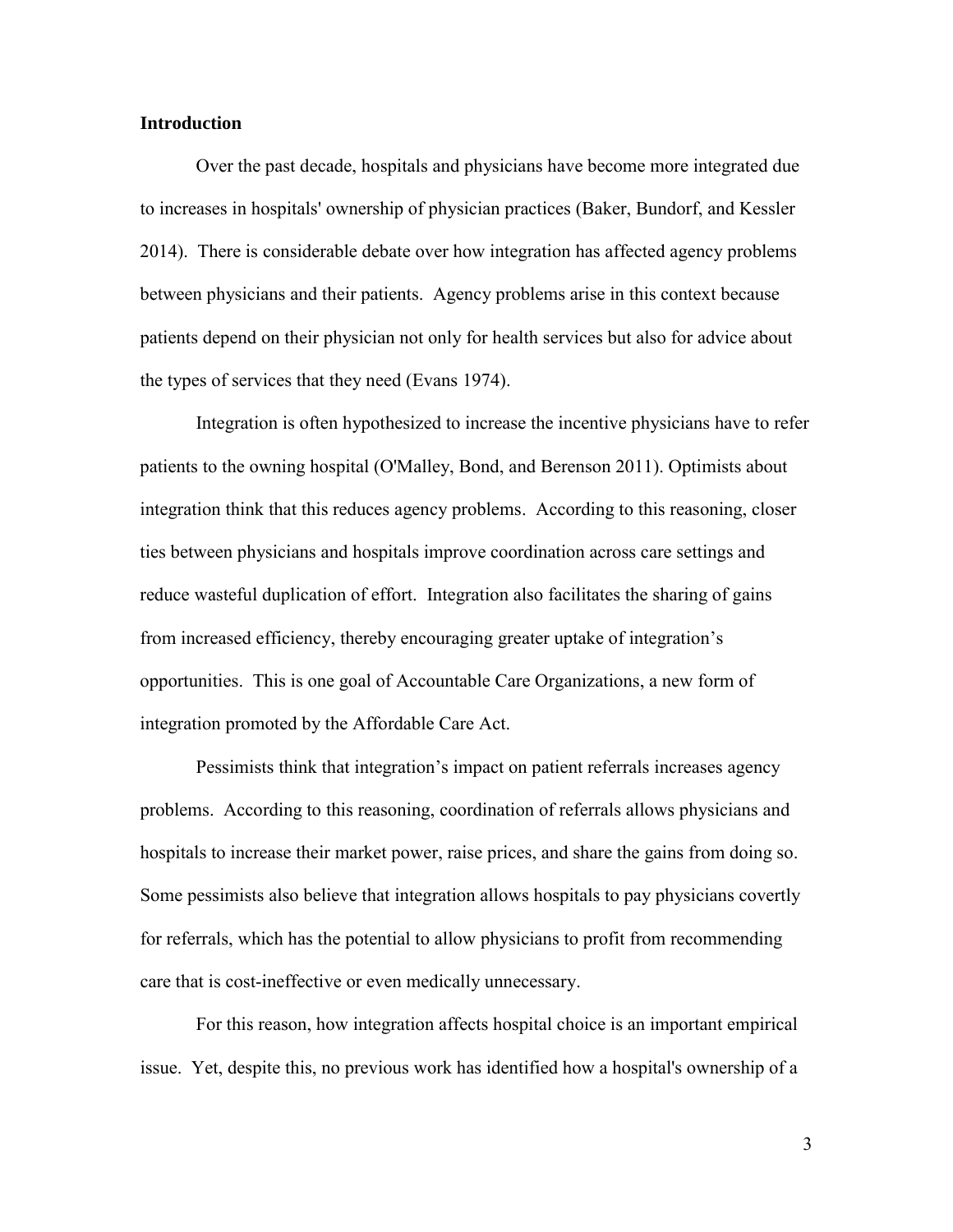physician's practice affects her patients' hospital choices, or even whether it affects patients' hospital choices at all.

In this paper, we seek to fill this gap. We use 2009 data on the ownership status of the practices of approximately 400,000 physicians from SK&A, matched with data on which hospitals own physician practices from AHA. Together, these data identify which hospitals own physician practices, and among those that do, the identity of the physicians in the practices they own. We match these data to Medicare beneficiaries' hospital admissions by the National Provider Identifier (NPI) of the physician who admitted the patient to the hospital. We estimate conditional logit models that specify the probability of a patient choosing a particular hospital as a function of characteristics of the hospital (including its size, for profit/nonprofit status, whether it owns physician practices, and measures of its cost and quality of care), the admitting physician (owned by some hospital and owned by the hospital of admission), and interactions between the two. The parameters of interest are the effect on hospital choice of an admitting physician's ownership status, and the effects of interactions between an admitting physician's ownership status and measures of the hospital's cost and quality of care.

#### **Previous Literature**

Our paper contributes to three literatures: the effects of physicians' financial incentives on agency conflicts between physicians and patients, the effects of hospitalphysician integration, and the effects of hospital and patient characteristics on hospital choice. It is most closely related to papers about financial incentives and physician agency such as Ho and Pakes (2014), Iizuka (2012), and Afendulis and Kessler (2007).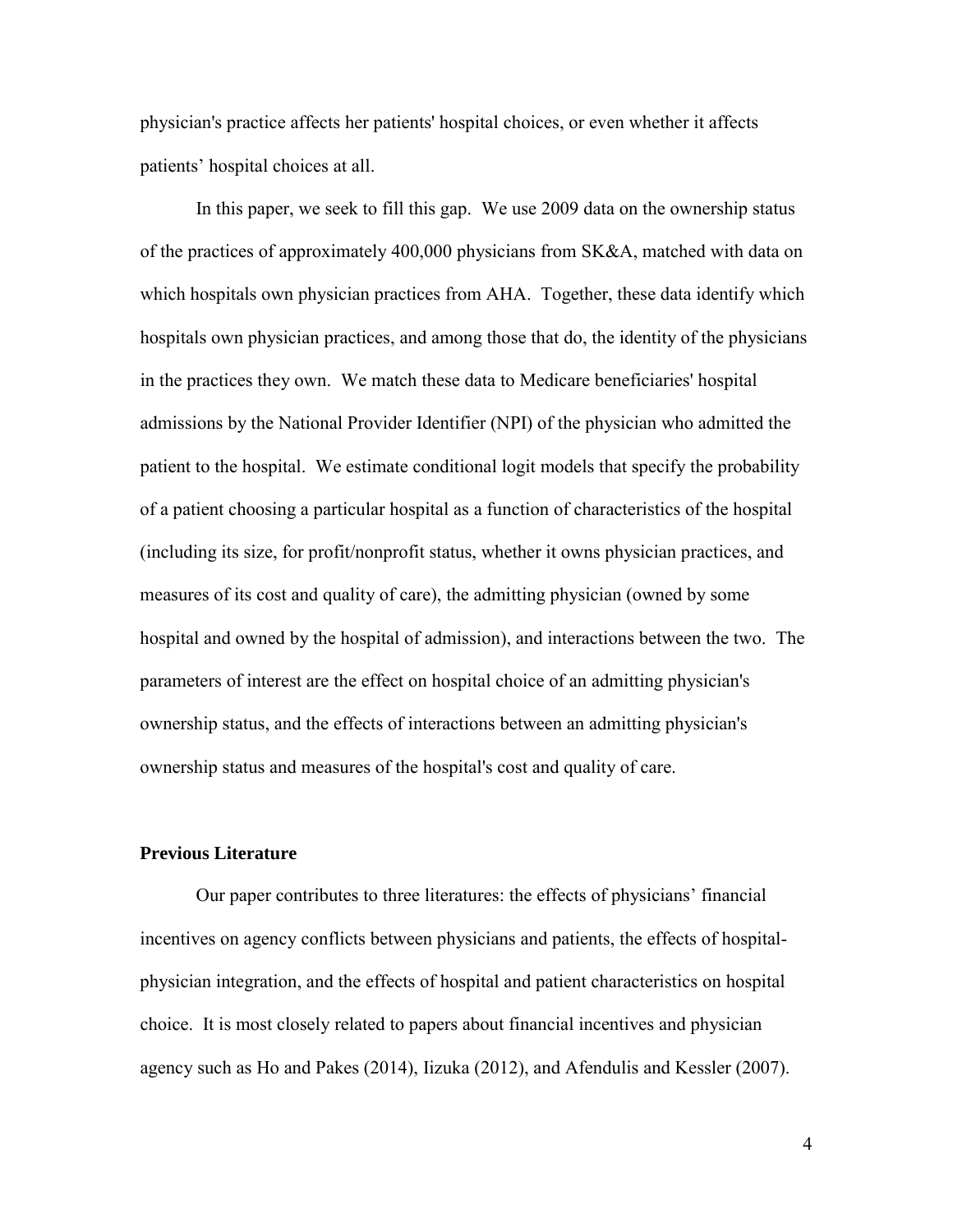Using hospital discharge data for managed care enrollees from California in 2003, Ho and Pakes (2014) investigate how insurer capitation rates affect the relationship between hospital characteristics and enrollee hospital choices. They ask whether the observed referrals for enrollees whose physicians face different financial incentives indicate different tradeoffs between price, quality, and convenience. They find that physicians with capitated insurance contracts send their patients to lower-priced, more-distant hospitals, but that there is no effect on health outcomes or quality of care. Using patientlevel data on prescriptions from Japan from 2003-2005, Iizuka (2012) shows that the choice between generic and branded drugs is influenced by the markups that doctors earn between the two versions. In particular, he finds that physicians who are vertically integrated with a pharmacy prescribe drugs with higher margins more frequently than do physicians who are not, holding other factors constant. Using patient-level data on elderly Medicare beneficiaries with coronary artery disease from 1998, Afendulis and Kessler (2007) compare patients who were diagnosed by a cardiologist who also provides surgical treatment to patients who were diagnosed by a cardiologist who does not. They find that diagnosis by a cardiologist who provides surgical treatment leads to increases in health spending, but not better health outcomes. Although these three papers show that physicians' financial incentives affect the extent of agency problems, none of them examine the effects of hospital/physician integration.

Other papers examine the effects of hospital-physician integration without focusing on the extent of agency problems (e.g., Cuellar and Gertler 2006; Ciliberto and Dranove 2006; Baker, Bundorf, and Kessler 2014). For example, using hospital claims from Truven Analytics for the nonelderly privately insured from 2001-07, Baker,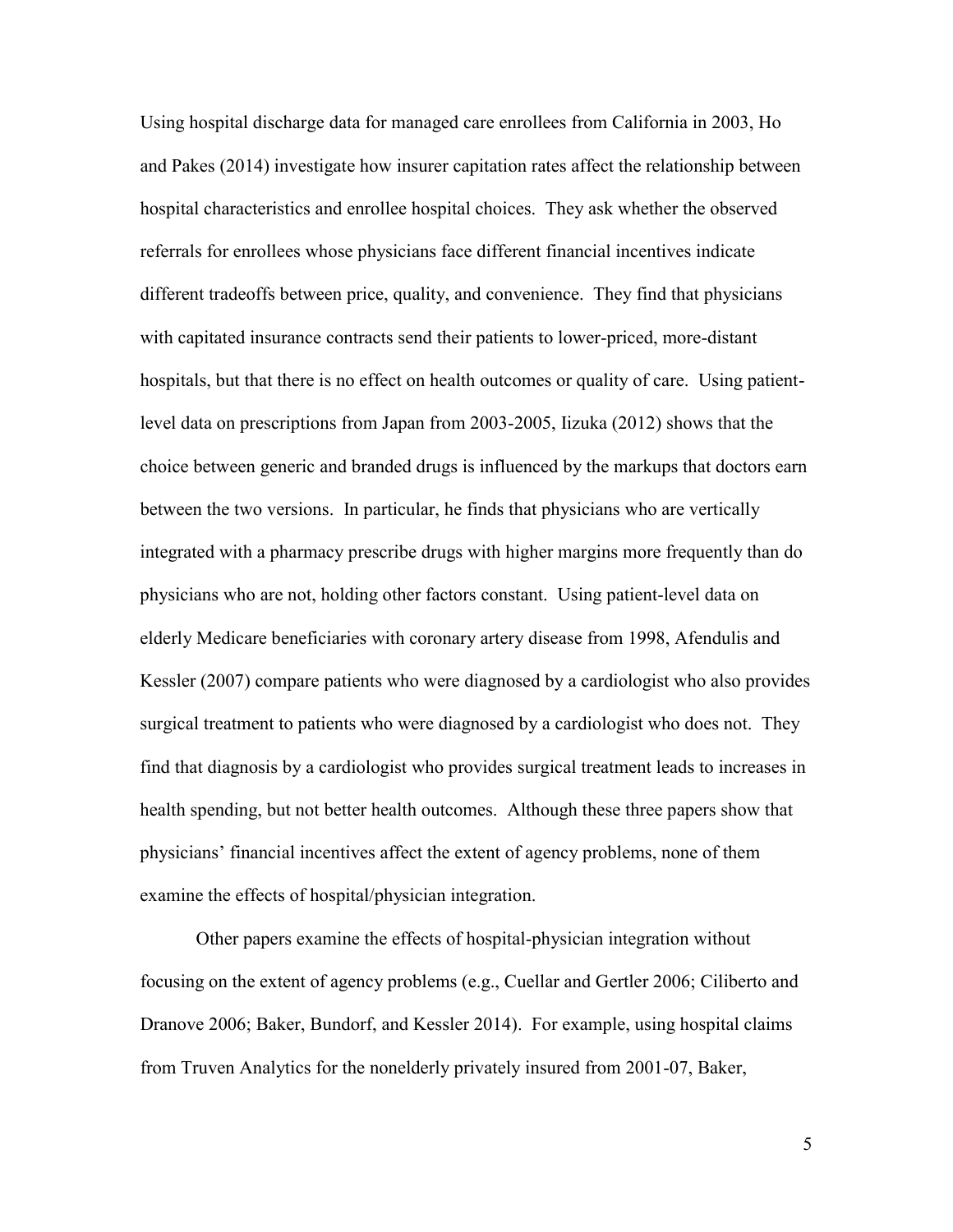Bundorf, and Kessler (2014) investigate the consequences of hospital/physician integration for hospital prices, the volume of admissions, and spending. They find that increases in the market share of hospitals that own physician practices is associated with higher hospital prices and spending, whereas increases in the market share of hospitals that are contractually integrated with physicians is associated with a small reduction in the volume of admissions.

We build on the modeling strategy used in a long literature investigating the determinants of hospital choice (see Gaynor and Town 2012 for an excellent review). These papers specify a patient's hospital of admission as a conditional logit function of hospital characteristics and interaction between hospital and patient characteristics. These papers generally find that cost, distance to patients' residence, and measured quality all affect hospital choice in the expected direction (Kessler and McClellan 2000; Gaynor and Vogt 2003; Tay 2003; Romley and Goldman 2011; Beckert, Christensen, and Collyer 2012).

We extend the standard hospital choice model to include the ownership status of the physician admitting the patient to the hospital, the ownership status of the hospitals in the choice set, and the interaction between these factors and the hospital's cost, quality, and distance to the patient's residence. In this way, we identify the extent to which hospital ownership of physicians affects choice, and the influence of cost, quality, and distance on choice.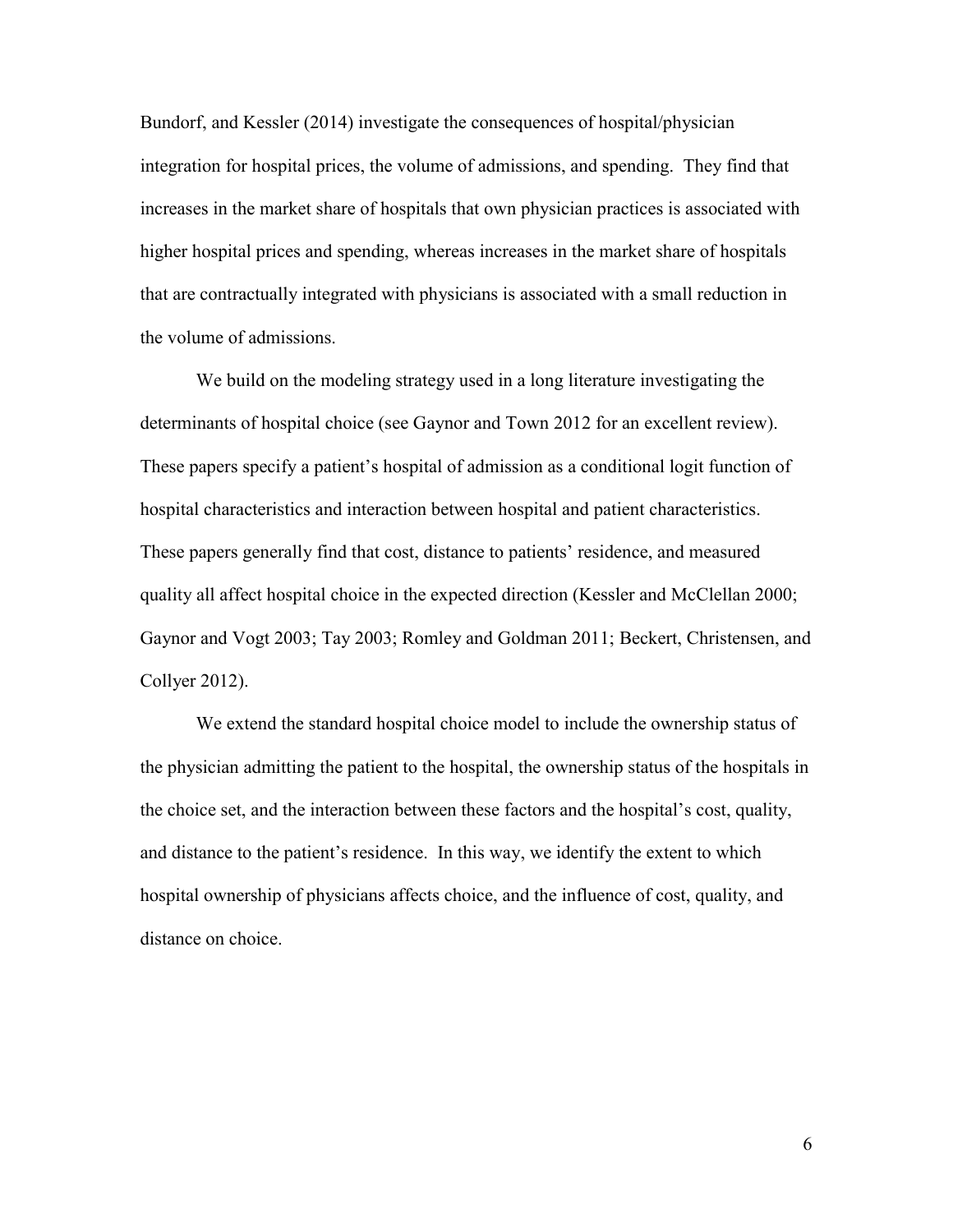## **Model**

We model the utility of patient *i* living in zip code *z* from choosing hospital *j*  $(Y_{ijz}^*)$  as a function of the attributes of *j*: the hospital's size, ownership, and teaching status (*W<sub>j</sub>*); its quality, cost, and distance from patient *i* ( $Q_{jz} | C_{jz} | D_{ijz} = X_{ijz}$ ); its relationships with physicians, including the physician who admitted patient *i* to the hospital (*Vijz*); and unobserved variation in the attributes of hospitals, which may interact with the characteristics of patient *i* ( $\varepsilon_{iiz}$ ). For ease of interpretation, we define higher values of *Xijz* to be unfavorable, i.e., worse quality, higher cost, and longer distance. We do not observe  $Y_{ijz}^*$ , but only  $Y_{ijz}$ , where

$$
Y_{ijz} = 1 \t\t \text{if } Y_{ijz}^* = \max(Y_{i1z}^*, Y_{i2z}^*, Y_{i3z}^*, \dots, Y_{iJz}^*)
$$
  
0 otherwise.

If  $Y_{ijz}^* = W_j \alpha + X_{ijz}\beta + V_{ijz}\gamma + \varepsilon_{ijz}$  and  $\varepsilon_{ijz}$  are independently and identically distributed with a type I extreme value distribution (McFadden 1973), then

$$
Pr(Y_{ijz} = 1) = \frac{\exp(W_j \alpha + X_{ijz} \beta + V_{ijz} \gamma)}{\sum_{j \in J} \exp(W_j \alpha + X_{ijz} \beta + V_{ijz} \gamma)}
$$
(1)

 $V_{ijz}$  contains three variables: whether *j* owns any physician practices  $(V_{ijz}^O)$ ; whether *i*'s admitting physician is part of a practice that is owned by any hospital interacted with whether *j* owns any physician practices  $(V_{ij}^{OO})$ ; and whether *i*'s admitting physician is part of a practice that is owned by  $j(V_{ij}^{OO*})$ . The effect of the ownership status of *i*'s admitting physician is not identified in the conditional logit model -- as are none of the patient characteristics that are constant across choices.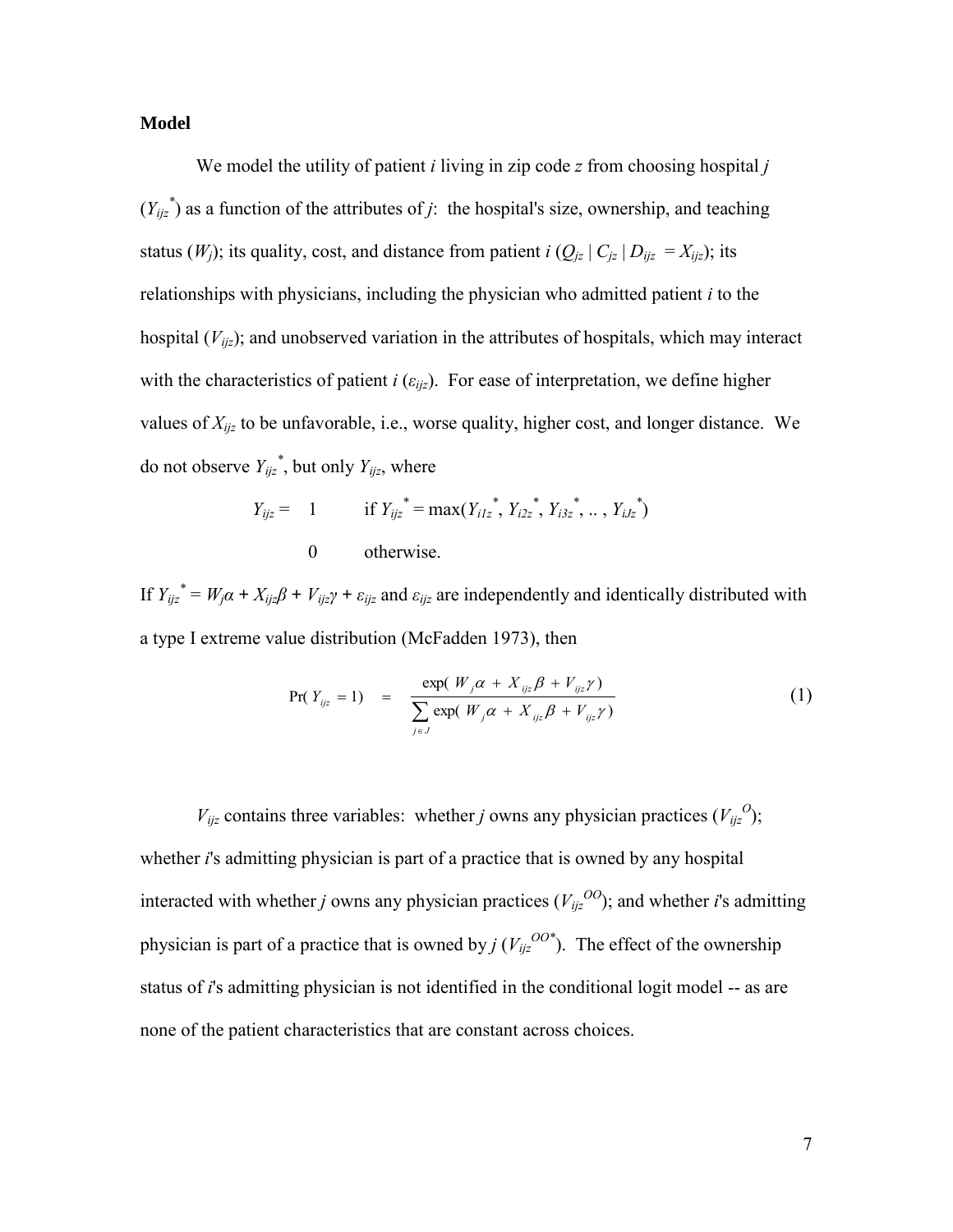The coefficient of interest in equation (1) is the effect of  $V_{ijz}^{OO*}$  on hospital choice. It measures how hospital ownership of a physician practice affects the probability that a patient admitted by a member of the owned practice will choose the owning hospital, holding all else constant. Our estimate captures the incremental effect of hospital ownership of a patient's physician's practice, over and above the general effect of owning any physician's practice and the patient's physician's ownership status. Estimates from this model, however, do not indicate the likely consequences of hospital ownership of physician practices for patient well-being. If hospital ownership of a physician's practice leads the owned physicians to direct their patients to the owning hospital, patients may be better off if the owning hospital is of higher quality or lower cost, or is a better match for the patient's condition or location. Conversely, patients may be worse off if the owning hospital is lower quality, higher cost, or a worse match. To investigate this question further, we estimate an expanded version of equation (1) that includes interactions between  $X_{ijz}$  and  $V_{ijz}$ :

$$
Pr(Y_{ijz} = 1) = \frac{\exp(W_j \alpha + X_{ijz}\beta + V_{ijz}\gamma + (X_{ijz} \times V_{ijz})\delta)}{\sum_{j \in J} \exp(W_j \alpha + X_{ijz}\beta + V_{ijz}\gamma + (X_{ijz} \times V_{ijz})\delta)}.
$$
 (2)

The coefficients of interest in this model are the interactions between  $X_{ijz}$  and  $V_{ijz}^{OO*}$ . They measure, respectively, whether hospital ownership of a physician practice affects *i*'s valuation of (i.e., the responsiveness of *i*'s choice to) quality, cost, and distance. If the coefficients on these interactions are positive, then ownership of a physician's practice leads patients admitted by that physician to choose hospitals that are lower quality, higher cost, or farther away. We also estimate a fully-interacted model that includes interactions between  $X_{ijz}$  and  $W_j$ :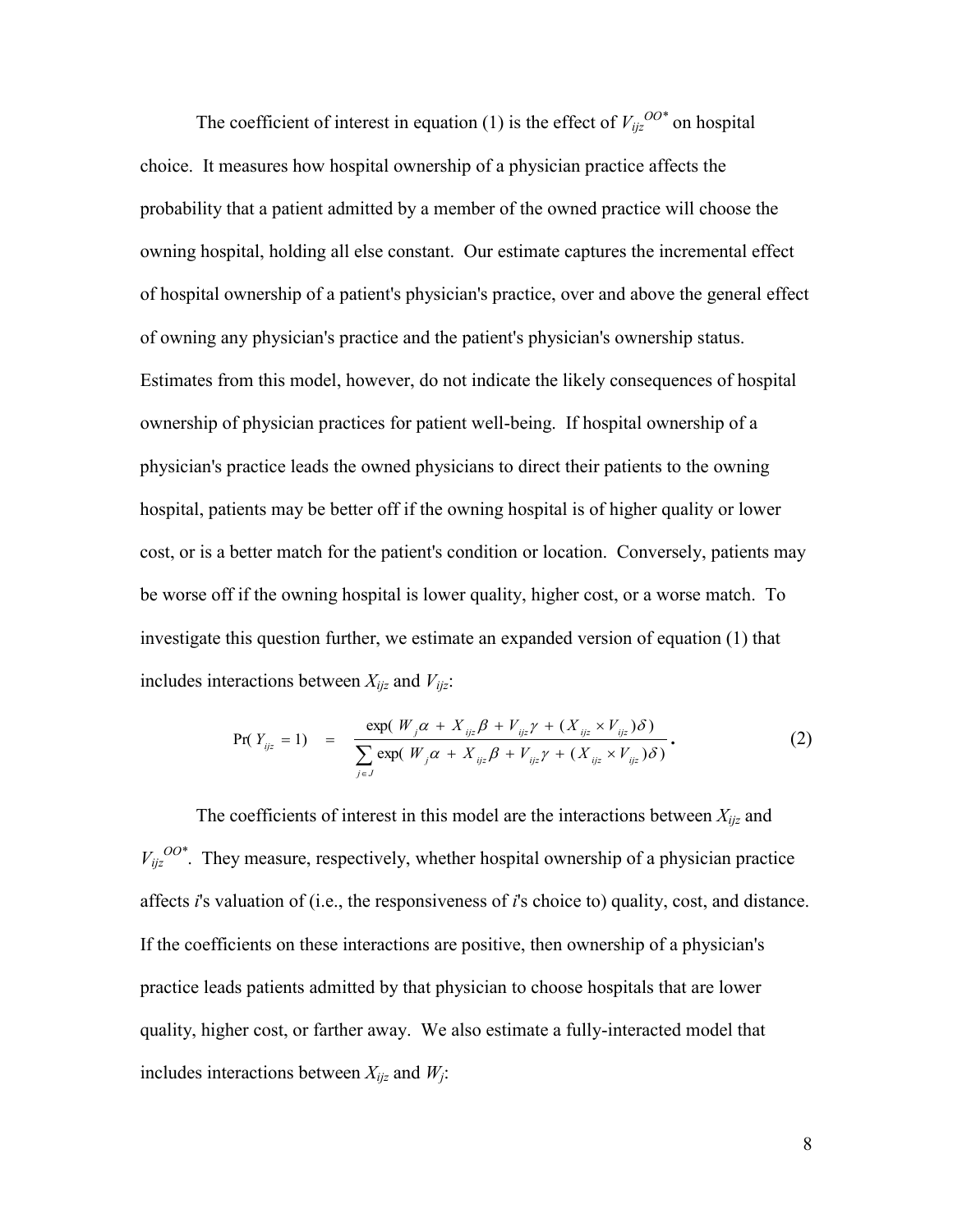$$
Pr(Y_{ijz} = 1) = \frac{\exp(W_j \alpha + X_{ijz}\beta + V_{ijz}\gamma + (X_{ijz} \times V_{ijz})\delta + (X_{ijz} \times W_j)\lambda)}{\sum_{j \in J} \exp(W_j \alpha + X_{ijz}\beta + V_{ijz}\gamma + (X_{ijz} \times V_{ijz})\delta + (X_{ijz} \times W_j)\lambda)}.
$$
(3)

We estimate equations (1) - (3), allowing for arbitrary clustering of  $\varepsilon_{ii}$  within 3digit zip codes. We report coefficients in terms of their average marginal effects on choice probabilities.

#### **Data**

Our paper uses data from five sources: SK&A, Medicare (inpatient, carrier, and denominator files), the American Hospital Association (AHA) Survey, CMS Hospital Compare, and the Dartmouth Atlas.

The SK&A data are a sample of 422,312 office-based physicians, or approximately 75% of the population of active office-based physicians involved in patient care in the AMA Masterfile (National Center for Health Statistics 2011). The SK&A data contain, for each sampled physician, the physician's National Provider Identifier (NPI), whether or not the physician is part of a practice that is owned by a hospital, and if s/he is, the name and state of that hospital. We used the 2009 Medicare Provider of Service file to obtain a Medicare Provider Number for each hospital in the SK&A that had a sufficiently specific name/state combination to enable us to identify the facility. For each physician we have up to three owning hospitals. This occurs when ownership of a physician's practice is shared among several facilities.

We define the physician that admits a patient to the hospital in two ways. First, we use the "admitting physician" field from the 2009 Medicare inpatient file. The Medicare inpatient file contains 100% of all hospital admissions for fee-for-service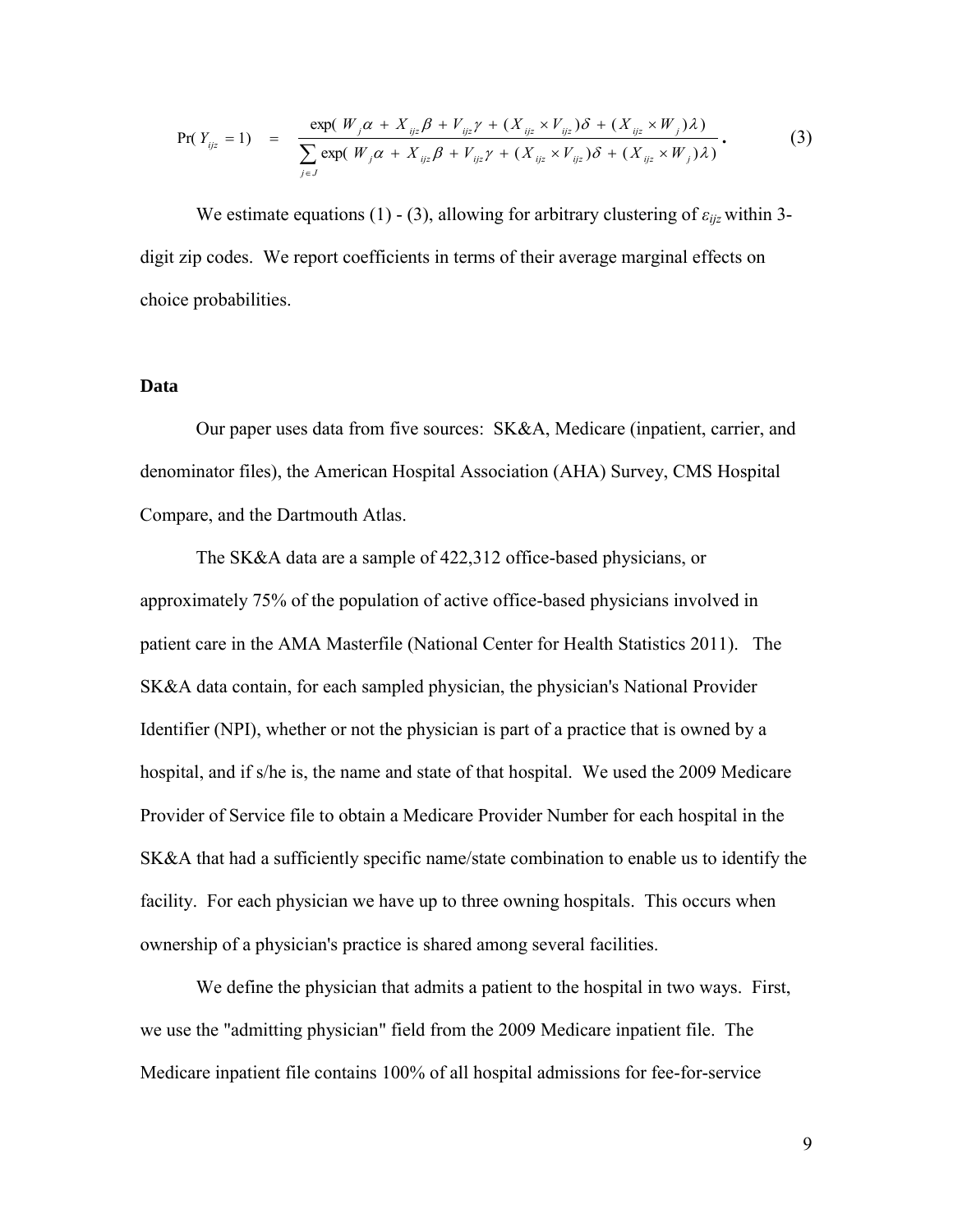Medicare beneficiaries to short-stay, general/medical, acute care hospitals. We limit our sample to only those beneficiaries aged 65-99, originally eligible for Medicare by reason of their age, resident in a non-rural (metropolitan statistical) area, and those who choose a hospital within 35 miles of their residence of record (within 100 miles for those who choose a large teaching hospital) according to the Medicare enrollment file.

Second, to validate this approach, we define a patient's admitting physician as the physician in the carrier file with whom the patient had the greatest number of outpatient encounters in the 30 days prior to and including the date of admission (excluding emergency department encounters). Because the carrier data contain information only on a 20% random sample of beneficiaries, we restrict our hospital choice analysis based on the carrier admitting physician to this same 20% sample.

We construct an analysis file in four steps. First, we match the SK&A data to the universe of hospital admissions based on the NPI of the admitting physician, as defined in the two ways described above. This yields two sets of admissions: one containing all of the admissions of the physicians in SK&A, and one containing a 20% random sample of these physicians' admissions. Admissions by physicians not in SK&A are excluded from both sets; admissions of patients without a qualifying outpatient visit in the 30 days prior to and including their hospitalization are additionally excluded from the latter set.

Second, we construct for each admission the set of hospitals the patient could have chosen, defined as hospitals within 35 miles (or 100 miles for large teaching hospitals) of the patient's zip code. Third, we match by Medicare identifier the characteristics of each hospital from SK&A, AHA, and the Dartmouth Atlas. We use the AHA data for information on hospital size, ownership status (for-profit, non-profit, or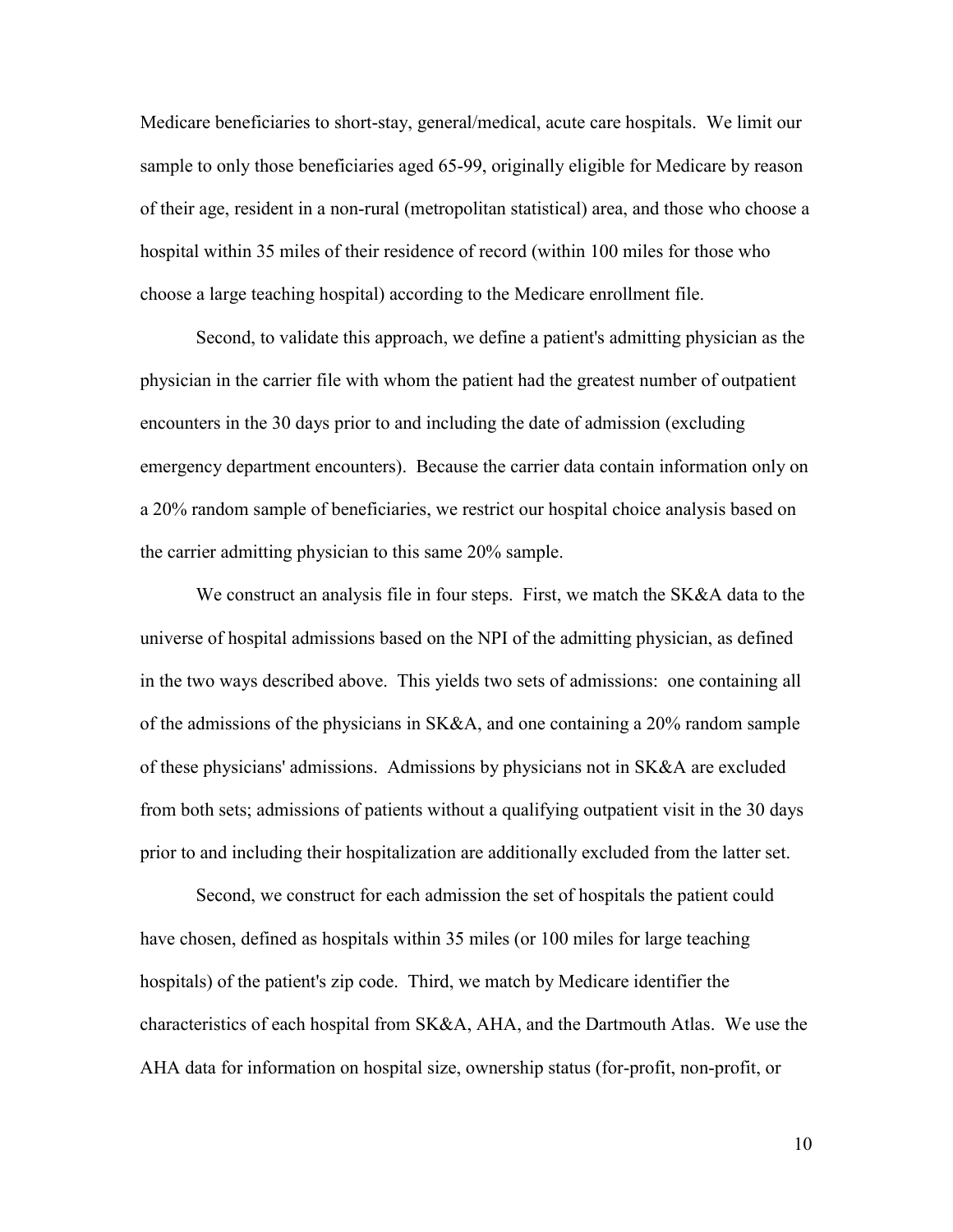public), system membership status, teaching status, and whether or not the hospital reports owning physicians. We use CMS Hospital Compare to compute a singledimensional measure of quality equal to the average Z-score of each hospital's 30 day mortality and readmission rates for heart attack, heart failure, and pneumonia in 2009.<sup>1</sup> We use the Dartmouth Atlas to obtain the Z-score for each hospital of the average 2009 Medicare hospital reimbursements per decedent in the last two years of life. Fourth, we calculate for each choice any variables that are a function of the interaction between a patient and a choice. This includes distance  $(D_{ijz})$ , whether *i*'s admitting physician is part of a practice that is owned by a hospital interacted with whether *j* owns physician practices  $(V_{ij}^{OO})$ , and whether *i*'s admitting physician is part of a practice that is owned by *j* ( $V_{ijz}^{OO*}$ ), along with the explicitly-specified interaction effects in equations (2) and (3).

#### **Results**

 $\overline{a}$ 

Table 1 presents the distribution of admissions, by the ownership status of the admitting physician and the hospital of admission, defined in the two different ways discussed above (row percentages in the table are in parentheses; column percentages are brackets). According to the table, the distributions of admissions, stratified by the two definitions of admitting physician described above, are similar (although not identical). According to the inpatient file, an owned physician admits 83.4% of her hospitalized patients to the hospital that owns her practice; the comparable statistic, assigning patients to physicians based on the frequency of pre-admission encounters in the carrier file, is 69%. The two definitions agree that owned physicians are more likely to admit patients

<sup>&</sup>lt;sup>1</sup> http://downloads.cms.gov/files/HospitalYear2009To2010.zip.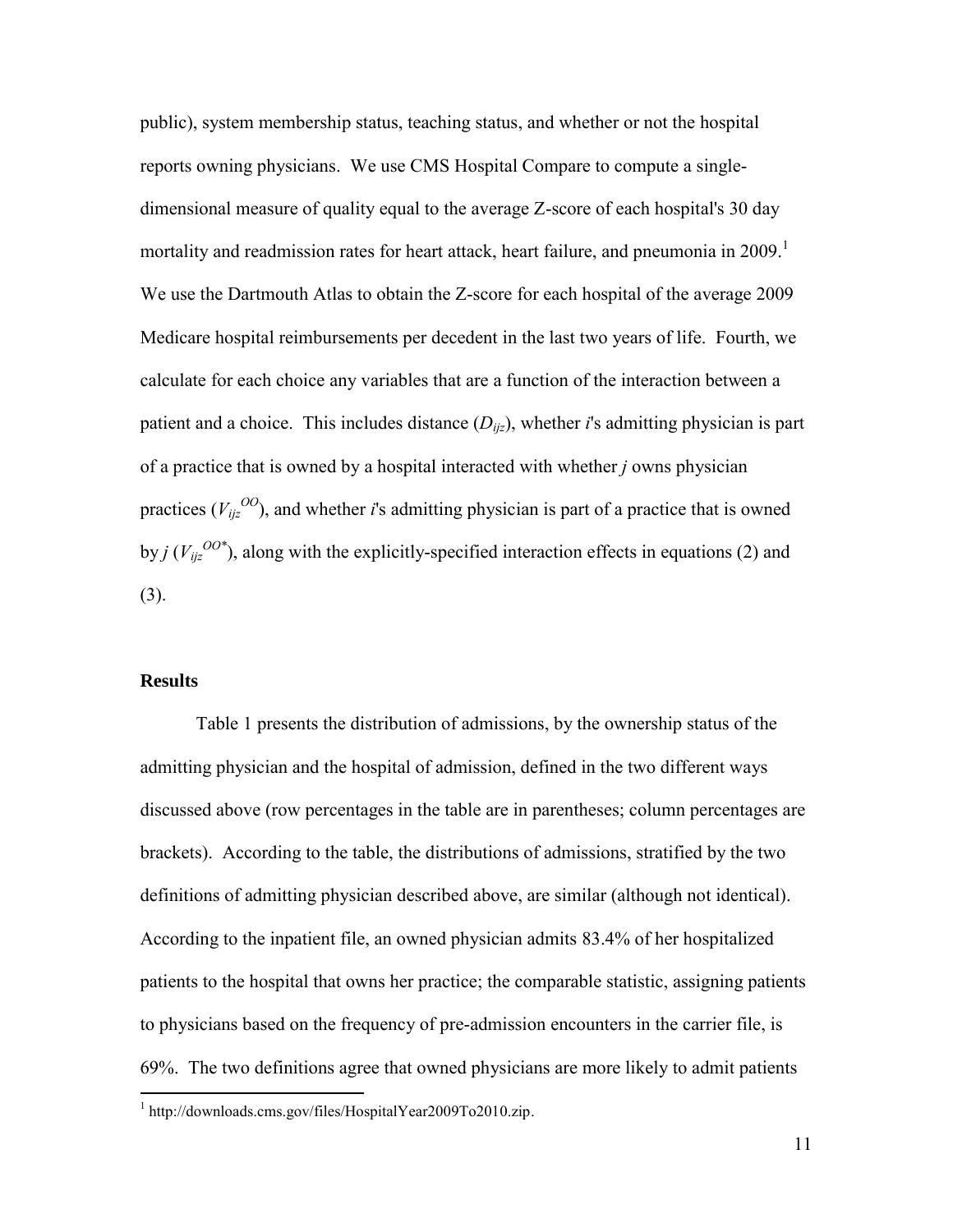to their owning hospital than anywhere else, although the inpatient file's measure of admitting physician is more likely to assign the patient to the admitting physician's owning hospital. The two definitions also agree on the approximate share of patient admissions attributable to owned physicians (6.4% inpatient, 5.1% carrier).

Table 2 presents mean values for the other variables we use in analysis, and compares the means from our sample to those for all admissions of elderly Medicare beneficiaries in 2009. The first three rows of Table 2 are derived from Table 1A. The first row is simply the number of admissions by owned physicians to that physician's owning hospital divided by the total of admissions  $(0.0535 = 178,219 / 3,329,519)$ . The second row is the number of admissions by owned physicians to any owning hospital divided by the total  $(0.0589 = ((178,219 + 17,755) / 3,329,519)$ , and the third row is the number of admissions by owned physicians divided by the total  $(0.0642 = 213,830/$ 3,329,519). Because these variables are, by definition, only available for the subset of admissions by SK&A physicians, we are not able to compare their means to those from Medicare as a whole.

The remainder of the table shows that the subsample of admissions by SK&A physicians closely resembles the nonrural Medicare population as a whole. Mean hospital ownership rates and cost and quality measures for our analysis sample are within approximately one percent of the Medicare population as a whole. The distributions of hospital choices are likewise similar. The greatest differences between our analysis subsample and the population are in patients' demographics, with slightly higher proportions of younger and Black patients, but even these differences are relatively small.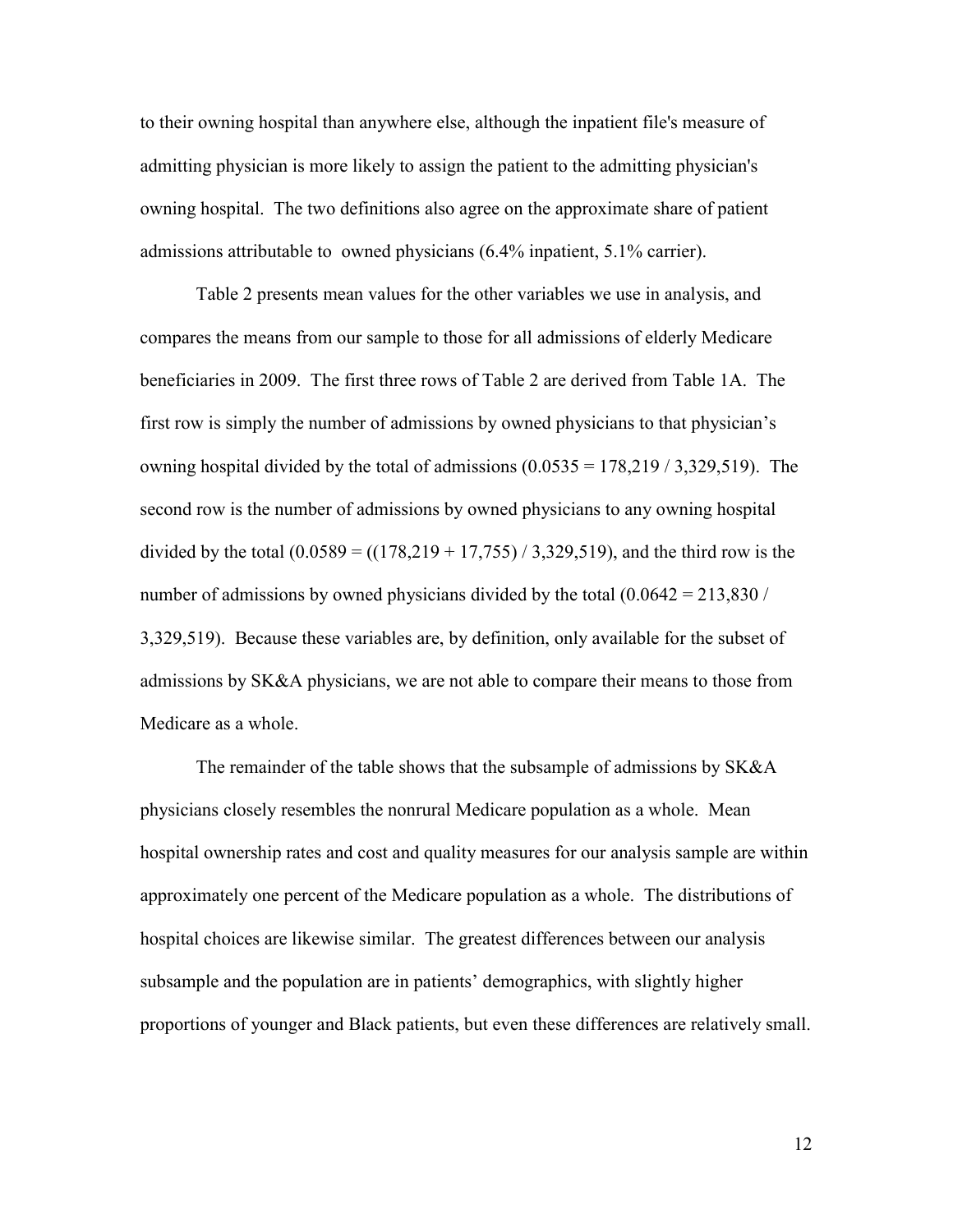Table 3 presents estimates of equations (1) - (3) based on the inpatient file's definition of admitting physician. Column (1) presents estimates of *β* and *γ* from equation (1). Cost, quality, and distance all affect hospital choice in the expected direction. Hospitals with higher average Medicare hospital reimbursements per decedent in the last two years of life are slightly less attractive to patients; a one-standard-deviation increase in reimbursements per decedent decreases the probability that a patient will choose the hospital by 0.8 percentage points. Hospitals with higher mortality and readmission rates are also less-preferred; a one-standard-deviation increase in the average rate of adverse outcomes decreases the probability that a patient will choose the hospital by 1.1 percentage points. Hospitals that are farther away are also less attractive; a onemile increase in distance decreases the probability of choice by 1.4 percentage points. A one standard deviation increase in travel distance (8.7 miles, not in any table) decreases the probability that a patient chooses a hospital by 12.2 percentage points.

The effects of the three ownership variables are also in the expected direction. Patients are 1.1 percentage points (standard error 0.3 percentage points) more likely to choose hospitals that own any physicians than those that do not own physicians, holding other factors constant. The effect of practice ownership is larger if the patient's admitting physician is part of a practice that is owned by any hospital (by 3.4 percentage points, standard error 1.3 percentage points), and substantially larger if the patient's admitting physician is part of a practice that the hospital owns (by 33.4 percentage points, standard error 2 percentage points). The model does not include a control for the (uninteracted) ownership status of the admitting physician because this variable is conditioned out of the likelihood function along with all other patient-specific characteristics.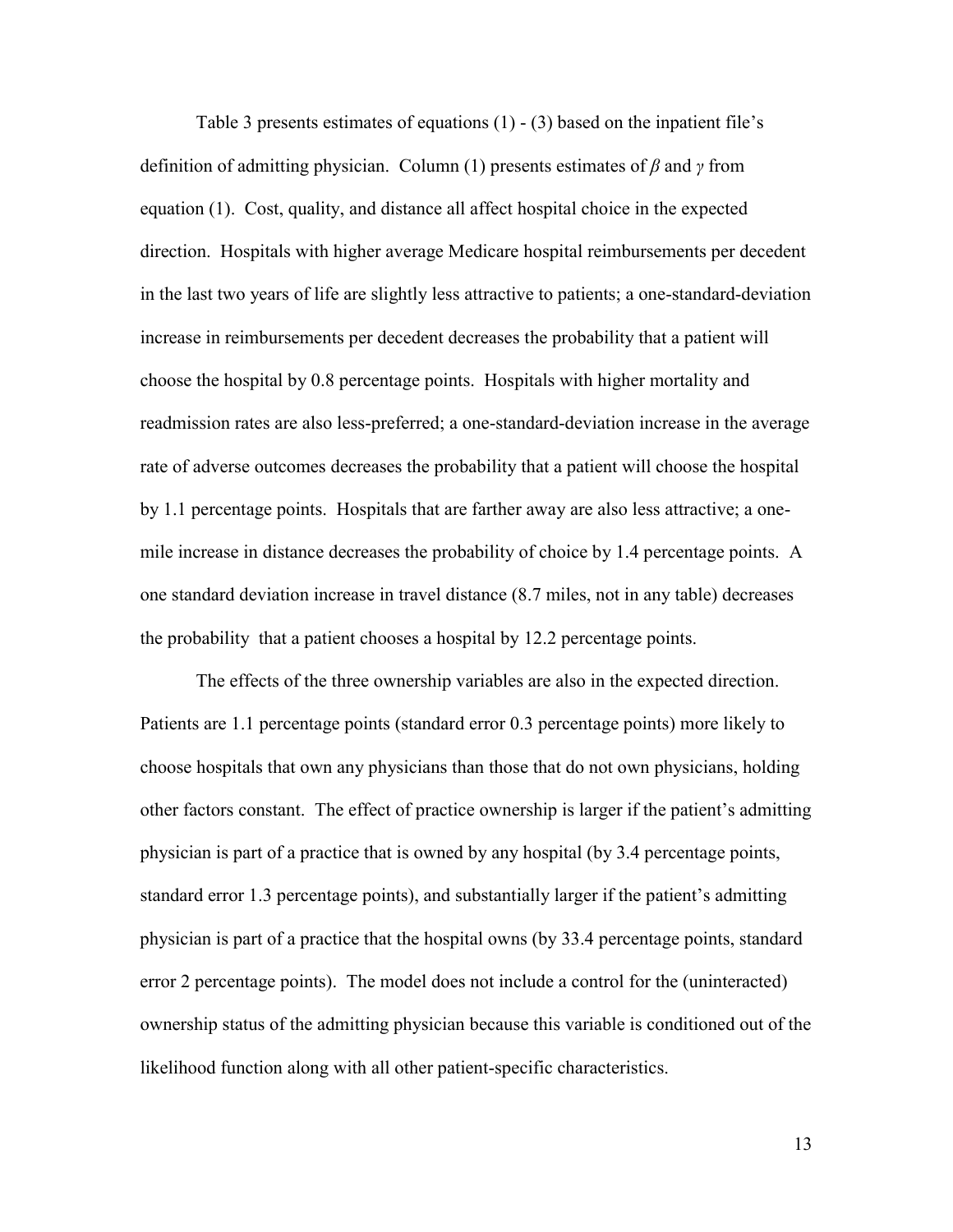Column (2) presents estimates of  $\beta$ ,  $\gamma$ , and  $\delta$  from equation (2). It shows that patients are not only more likely to choose a high-cost, low-quality hospital *than they otherwise would* when their admitting physician's practice is owned by that hospital, but also more likely to choose a high-cost, low-quality hospital *than a low-cost, high-quality hospital*. In terms of the parameters of equation (2), the sum of the marginal effects on the interaction terms between cost (quality) and ownership is not only positive, but also greater in absolute value than the negative uninteracted effect of cost (quality).

The largest effect of owning physicians is on patients' preference for low- versus high-cost hospitals. This is not surprising. Medicare beneficiaries bear little of the marginal cost of choosing a hospital with high spending at the end of life, and the effect of high spending at the end of life on quality of care is (at least potentially) ambiguous. For a patient whose admitting physician's practice is not owned, a unit increase in the Zscore of the costliness of a hospital is associated with a 0.4 percentage point decrease in the likelihood of the patient choosing that hospital. But for a patient whose admitting physician's practice is owned by a hospital, a one standard-deviation increase in the costliness of the owning hospital is associated with a 2.1 percentage point *increase* in the likelihood of the patient choosing that hospital  $(0.021 = 0.027 + 0.002 - 0.004 - 0.004$ , the sum of the marginal effects of cost and the interactions between cost and ownership.

Along these lines, owning the admitting physician's practice also flips patients from preferring (i.e., being more likely to choose, all else constant) high-quality hospitals to low-quality hospitals. For a patient whose admitting physician's practice is not owned, a one standard-deviation increase in the adverse outcome rate of a hospital is associated with a 0.9 percentage point decrease in the likelihood of the patient choosing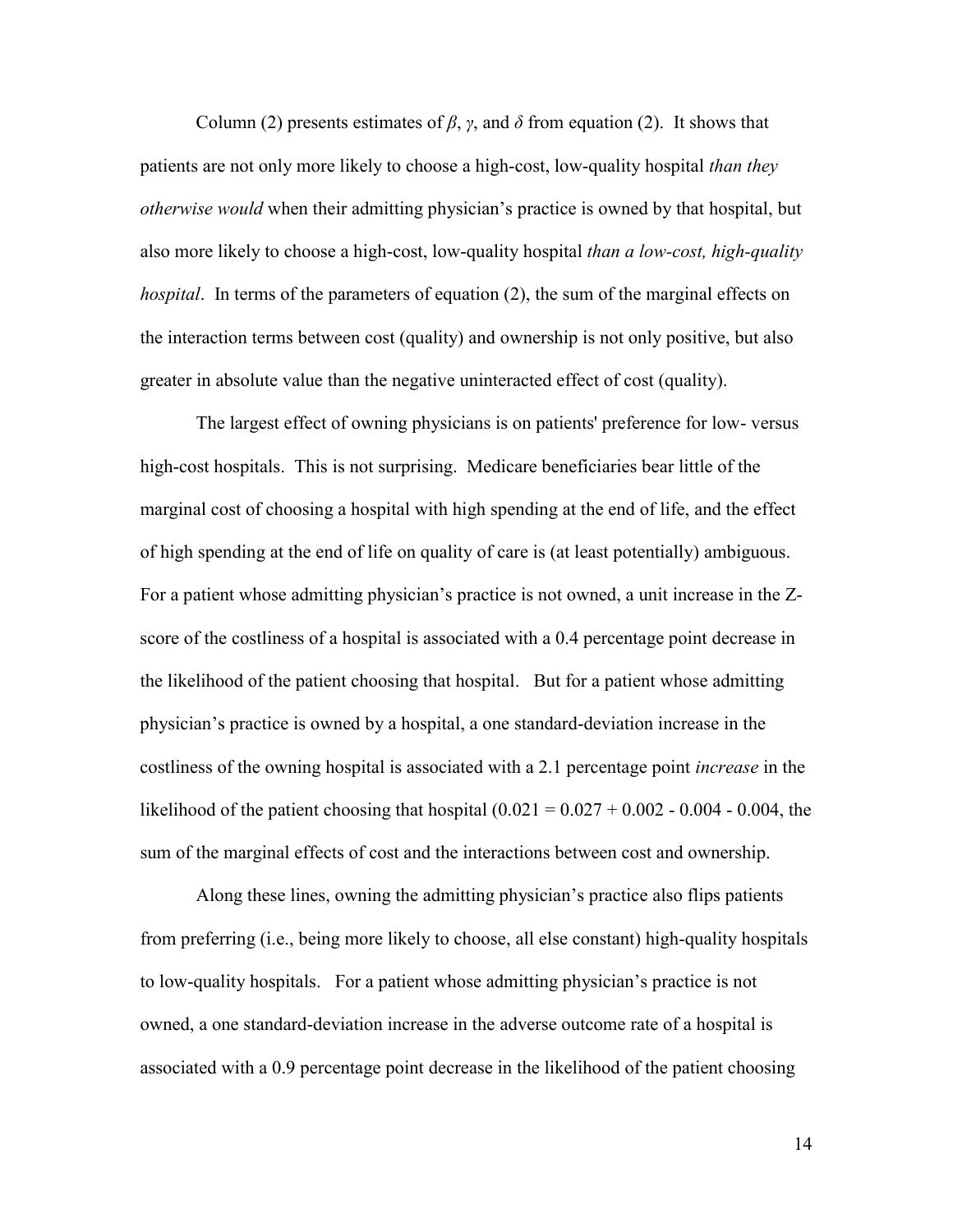that hospital. But for a patient whose admitting physician's practice is owned by a hospital, a one standard-deviation increase in the adverse outcome rate of the owning hospital is associated with a 1.4 percentage point *increase* in the likelihood of the patient choosing that hospital  $(0.014 = 0.018 + 0.007 - 0.002 - 0.009)$ .

Although owning the admitting physician's practice doesn't flip patients from preferring closer hospitals to those farther away, it does substantially reduce patients' preference for proximity (compare -0.014, the marginal effect of distance, to the sum of the marginal effects of distance and the interactions between ownership and distance of -  $0.003 = 0.007 + 0.003 + 0.001 - 0.014$ . Column (3) of the Table (presenting estimates from equation (3)) shows that this result is robust to inclusion of a full set of interactions between *Xijz* and *W<sup>j</sup>* .

Table 4 presents estimates from alternative models of hospital choice, all of which are variants on equation (3). Column (1) presents estimates of equation (3) that define the admitting physician based on the frequency of pre-admission encounters in the carrier file rather than the admitting physician field in the inpatient file. The effects of hospital ownership of a physician's practice from column (1) of Table 4 is smaller in magnitude, but of similar sign and importance, as the analogous effect from Table 3 (column (3)). Owning an admitting physician's practice no longer flips patients from preferring high- to low-quality hospitals, although it does continue to flip patients from preferring low- to high-cost hospitals.

One potential concern about our analysis is the endogeneity of hospitals' decisions to purchase physician practices. In particular, hospitals may seek to buy practices with physicians who would have been predisposed to admit to the hospital, even in the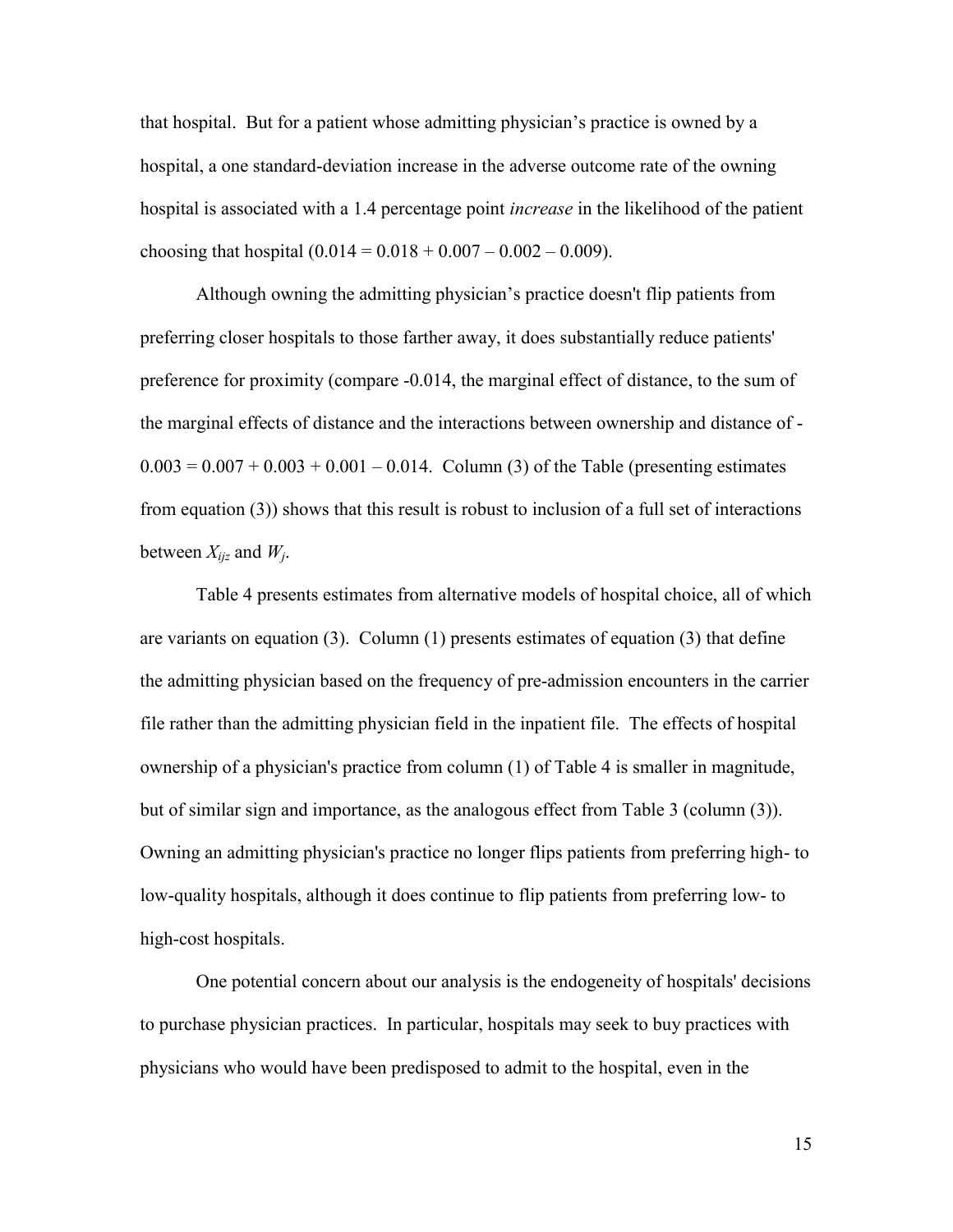absence of an ownership relationship. In this case, estimates of the effect of ownership will overstate ownership's impact on hospital choice. Although our effect of interest is the interaction between ownership and cost, quality, or distance -- not the direct effect of ownership -- bias due to endogeneity in ownership may still be a problem. In particular, high-cost or low-quality hospitals may be differentially likely to seek to buy practices with physicians who would have been predisposed to admit to the hospital.

To investigate this hypothesis, columns (2) and (3) present estimates from models that include leads of  $V_{ijz}$  and  $W_j$  (and interactions between leads of  $V_{ijz}$ ,  $W_j$  and  $X_{ijz}$ ) in addition to the variables in equation (3), based on the inpatient and carrier file methods of assigning patients to physicians, respectively. Although there is a significant direct effect of the lead (2010) value of *Vijz* on (2009) hospital choice, the effect of the interactions between the leads of  $V_{ijz}$  and  $X_{ijz}$  are small and insignificant. Hypothesis tests of the joint significance of the interactions between the leads of  $V_{ijz}$  and  $X_{ijz}$  fail to reject that the interactions between ownership and cost, quality, and distance are zero at conventional significance levels ( $\chi^2_{(3)}$  = 1.19 (*p* = 0.756) and 2.37 (*p* = 0.500) for columns (2) and (3), respectively).

#### **Conclusion**

As medical care has grown more costly and complex, the value of coordination between physicians and other providers of health services such as hospitals has increased. In response, both public policy and private purchasers have created new incentives for hospital/physician integration. At least in part as a result of these incentives, such integration has increased dramatically.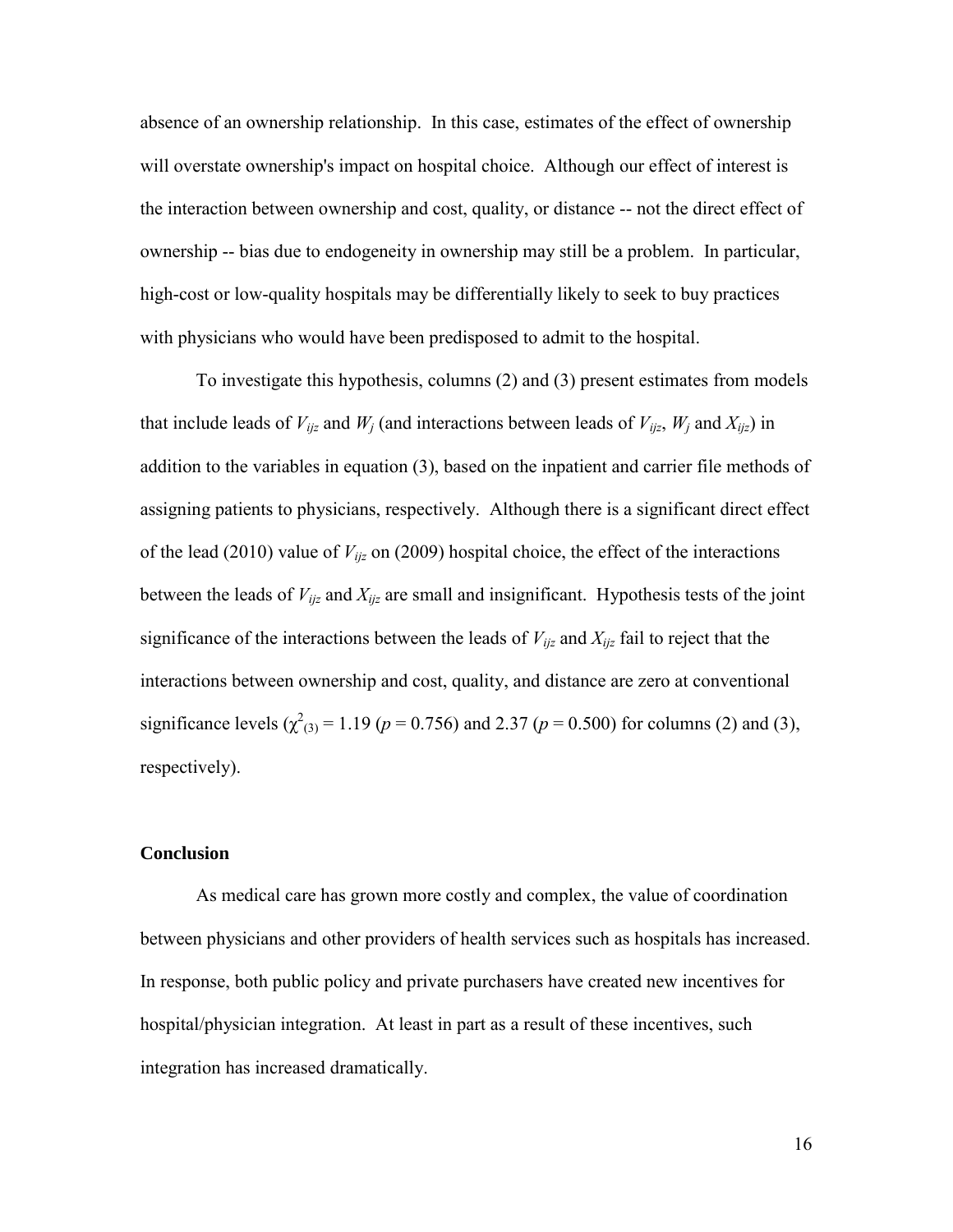But hospital/physician integration may have harmful as well as beneficial effects. One of the most obvious channels of integration's downside is the exacerbation of patient/physician agency problems through its effect on patients' choice of acute care hospital. Although long-standing economics literature has documented the consequences of agency problems inherent in the patient/physician relationship, no previous work has sought to identify how hospital ownership of physician practices affects patients' hospital choices.

In this paper, we integrate new data from several sources to fill this gap. We match data from SK&A on the owners of the practices of approximately 75% of the office-based physicians in the U.S. with data from the American Hospital Association, individual-level hospital and physician claims from Medicare, and quality and cost data from CMS Hospital Compare and the Dartmouth Atlas to investigate how hospital/physician integration affects the way that patients choose hospitals.

We find that a hospital's ownership of an admitting physician dramatically increases the probability that the physician's patients will choose the owning hospital. We also find that ownership of an admitting physician has large effects on how the hospital's cost and quality affect patients' hospital choice. Patients whose admitting physician is not owned by a hospital are more likely to choose facilities that are low cost and high quality. For these patients, the marginal effect on choice of a hospital's costliness is negative, as is the marginal effect of a hospital's rate of adverse health outcomes. By contrast, patients are more likely to choose a high-cost, low-quality hospital when their admitting physician's practice is owned by that hospital. The sum of the marginal effects on choice of cost and the interactions between ownership and cost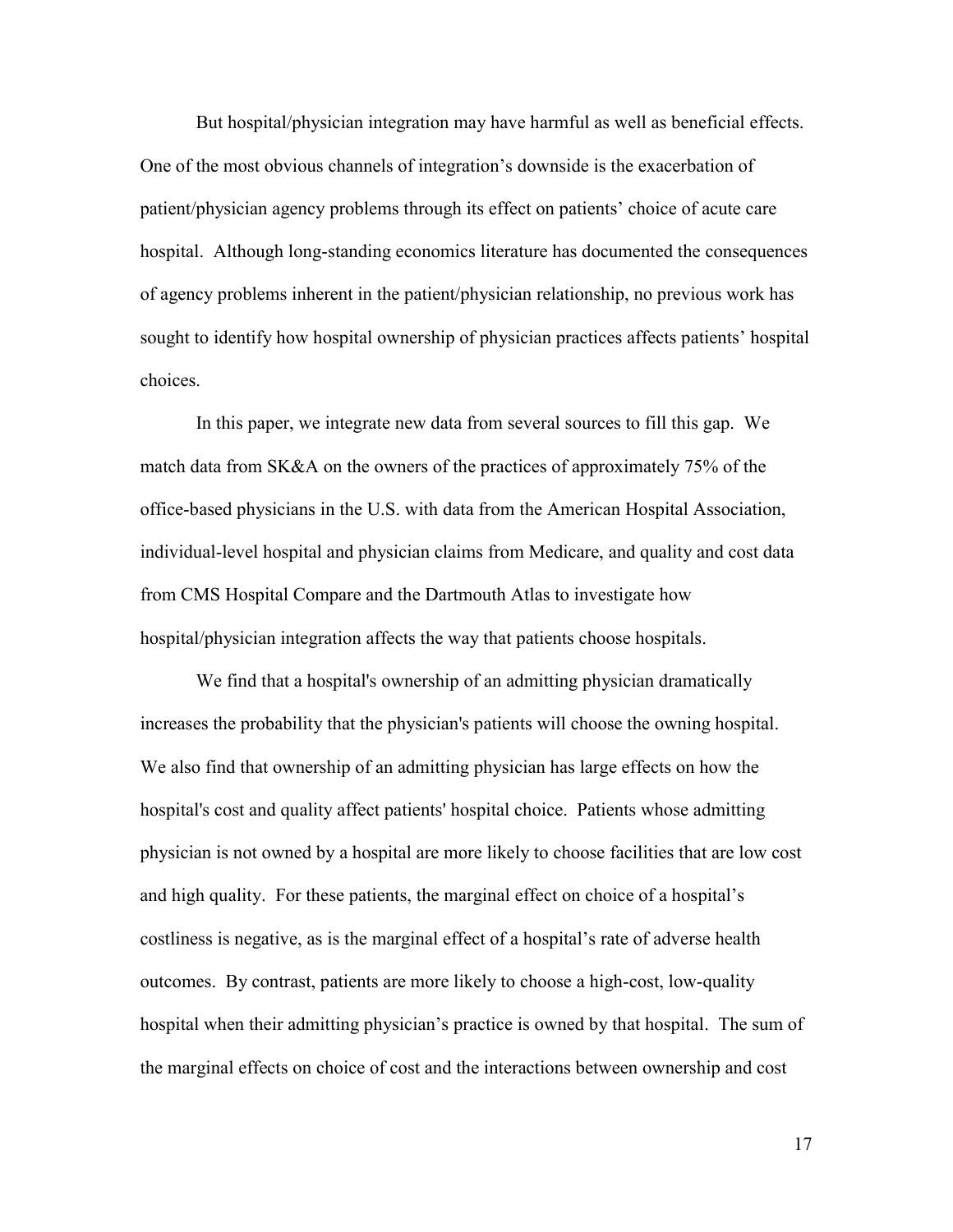are positive, as is the sum of the marginal effects of a hospital's adverse outcome rate and the interactions between ownership and adverse outcomes. We conclude that hospital/physician integration affects patients' hospital choices in a way that is inconsistent with their best interests.

Our results support and extend the findings of other recent research on physician agency. Ho and Pakes (2014), for example, find that patients of physicians with capitated contracts choose hospitals that are lower-priced and more-distant (although of no lower quality); Iizuka (2012) finds that physicians who are integrated with a pharmacy in Japan prescribe drugs with higher margins more frequently than those who are not. Our results suggest that integration with a hospital operates along similar lines, with the important addition that we find some evidence of adverse consequences for the quality of care as well as cost and convenience.

One potential concern about our analysis is the endogeneity of hospitals' decisions to purchase physician practices. In particular, hospitals may seek to buy practices with physicians who would have been predisposed to admit to the hospital, even in the absence of an ownership relationship. Even if this were the case, however, it would not necessarily bias our key parameter estimates – the *interaction* between ownership and cost, quality, or distance. However, our estimates would be inconsistent to the extent that high-cost or low-quality hospitals were differentially likely to seek to buy practices with physicians who would have been predisposed to admit to the hospital. To investigate this hypothesis, we obtained leads of physicians' and hospitals' ownership status from 2010 and included them as exogenous variables in our models. We found no evidence that future ownership affected our estimates of the effects of cost, quality, and distance on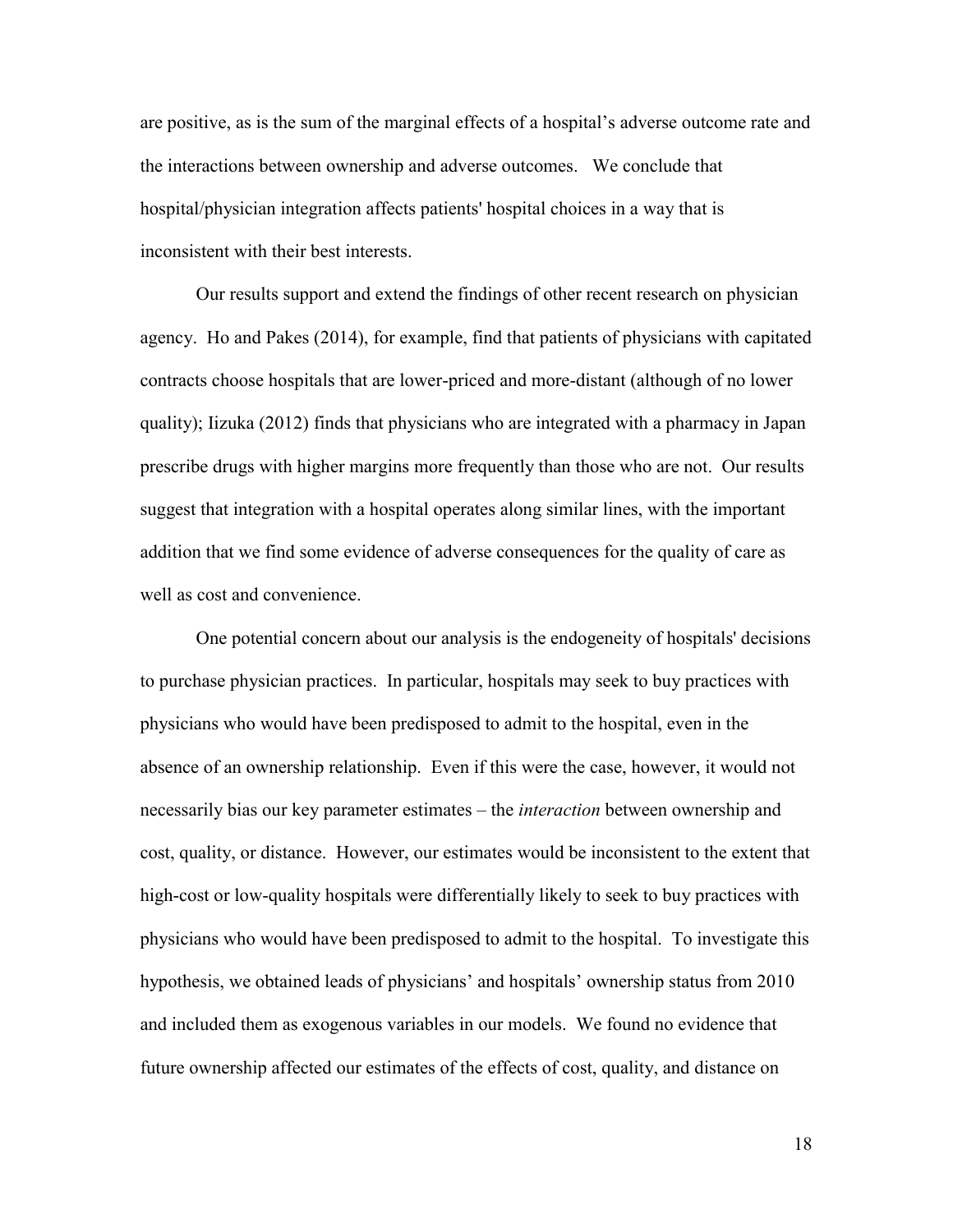patient choice; hypothesis tests of the joint significance of the interactions fail to reject the null hypothesis of no effect at conventional significance levels.

Our results do not necessarily imply that hospital/physician integration is on net harmful for patients. Other recent work shows, at least under some circumstances, that it offers tangible benefits. Future work might investigate how these benefits can be reaped without the disadvantages we document here.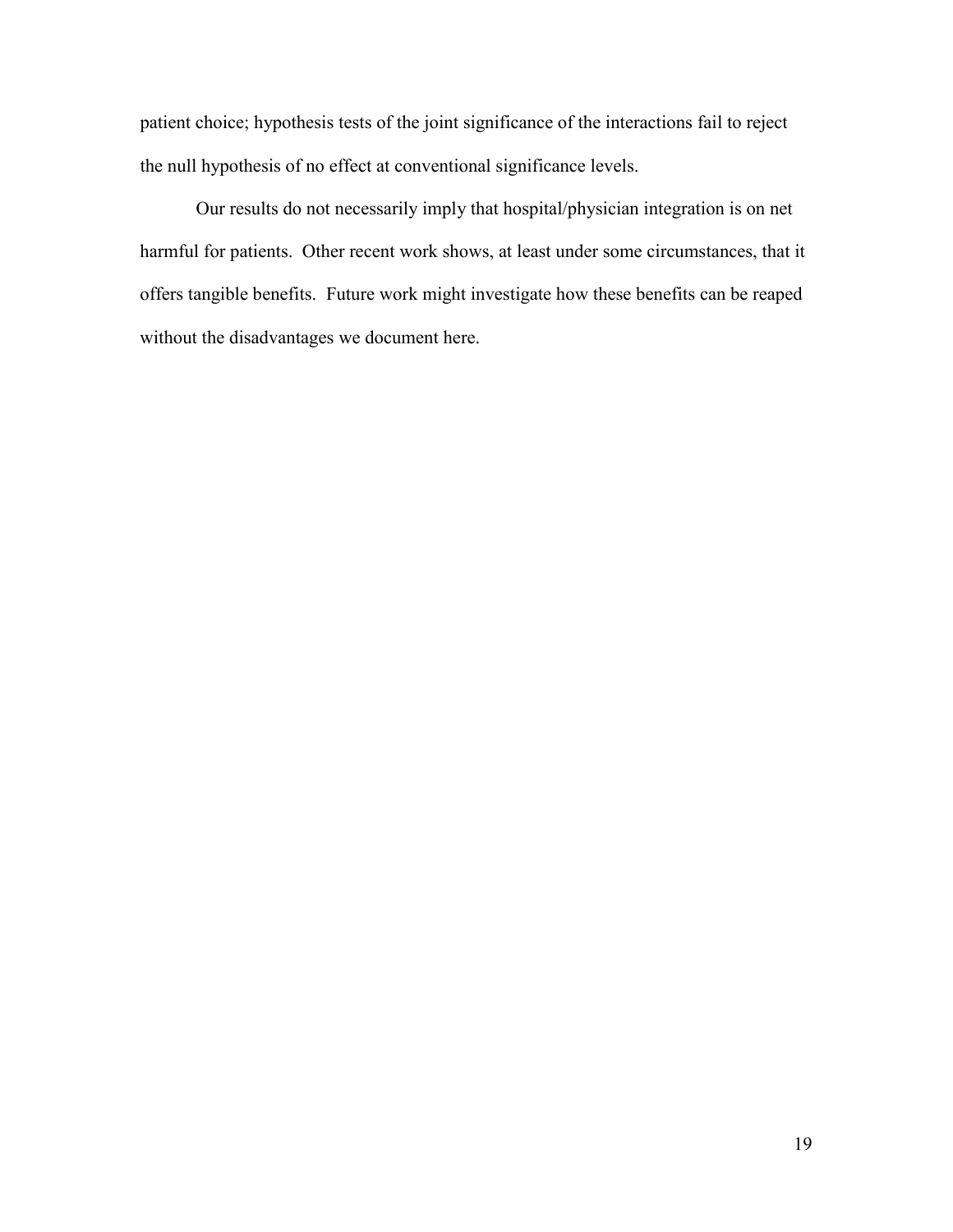#### **References**

Afendulis, Christopher and Daniel P. Kessler. 2007. "Tradeoffs from Integrating Diagnosis and Treatment in Markets for Health Care." American Economic Review 97(3):1013-20.

\_\_\_\_\_. 2011. "Vertical Integration and Optimal Reimbursement Policy." International Journal of Health Care Finance and Economics 11:165-79.

Baker, Laurence, M. Kate Bundorf, Aileen Devlin, and Daniel P. Kessler. 2015. "Understanding Hospital/Physician Ownership." Draft.

Baker, Laurence, M. Kate Bundorf, and Daniel P. Kessler. 2014. "Vertical Integration: Hospital Ownership of Physician Practices Is Associated with Higher Prices and Spending." Health Affairs 33(5):756-63.

Beckert, Walter, Mette Christense, and Kate Collyer. 2012. "Choice of NHS-Funded Hospital Services in England." Economic Journal 122:400-17.

Ciliberto, Francis and David Dranove. 2006. "The Effect of Physician-Hospital Affiliations on Hospital Prices in California." Journal of Health Economics 25(1):29-38.

Cuellar, Allison E. and Paul J. Gertler. 2006. "Strategic Integration of Hospitals and Physicians." Journal of Health Economics 25(1):1-28.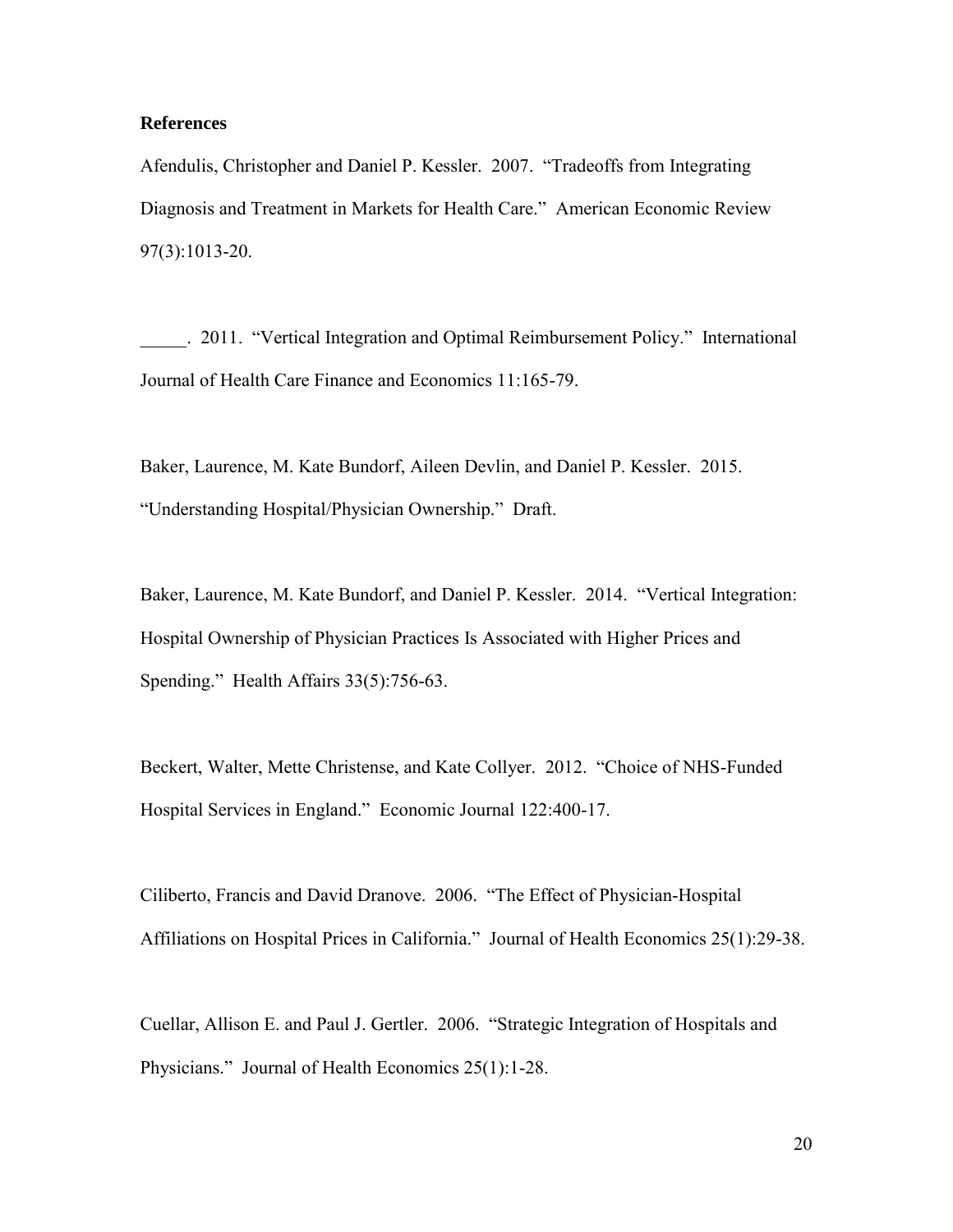Evans, Robert. 1974. "Supplier-induced Demand: Some Empirical Evidence and Implications." In M. Perlman, ed., The Economics of Health and Medical Care (London: Macmillan), 162-73.

Gaynor, Martin and Robert Town. 2012. "Competition in Health Care Markets." In Mark V. Pauly, Thomas G. McGuire, and Pedro P. Barros, eds., Handbook of Health Economics, Volume 2, Chapter 9.

Gaynor, Martin and Willam B. Vogt. 2003. "Competition Among Hospitals." RAND Journal of Economics 34(4):764-85.

Ho, Kate and Ariel Pakes. 2014. "Hospital Choices, Hospital Prices, and Financial Incentives to Physicians." American Economic Review 2014 104(12):3841-84.

Iizuka, Toshiaki. 2012. "Physician Agency and Adoption of Generic Pharmaceuticals." American Economic Review 102(6):2826-58.

Kessler, Daniel P. and Mark B. McClellan. 2000. "Is Hospital Competition Socially Wasteful?" Quarterly Journal of Economics 115(2):577-615.

McFadden, Daniel. 1973. "Conditional Logit Analysis of Qualitative Choice Behavior." In P. Zarembka, ed., Frontiers in Econometrics (New York: Academic).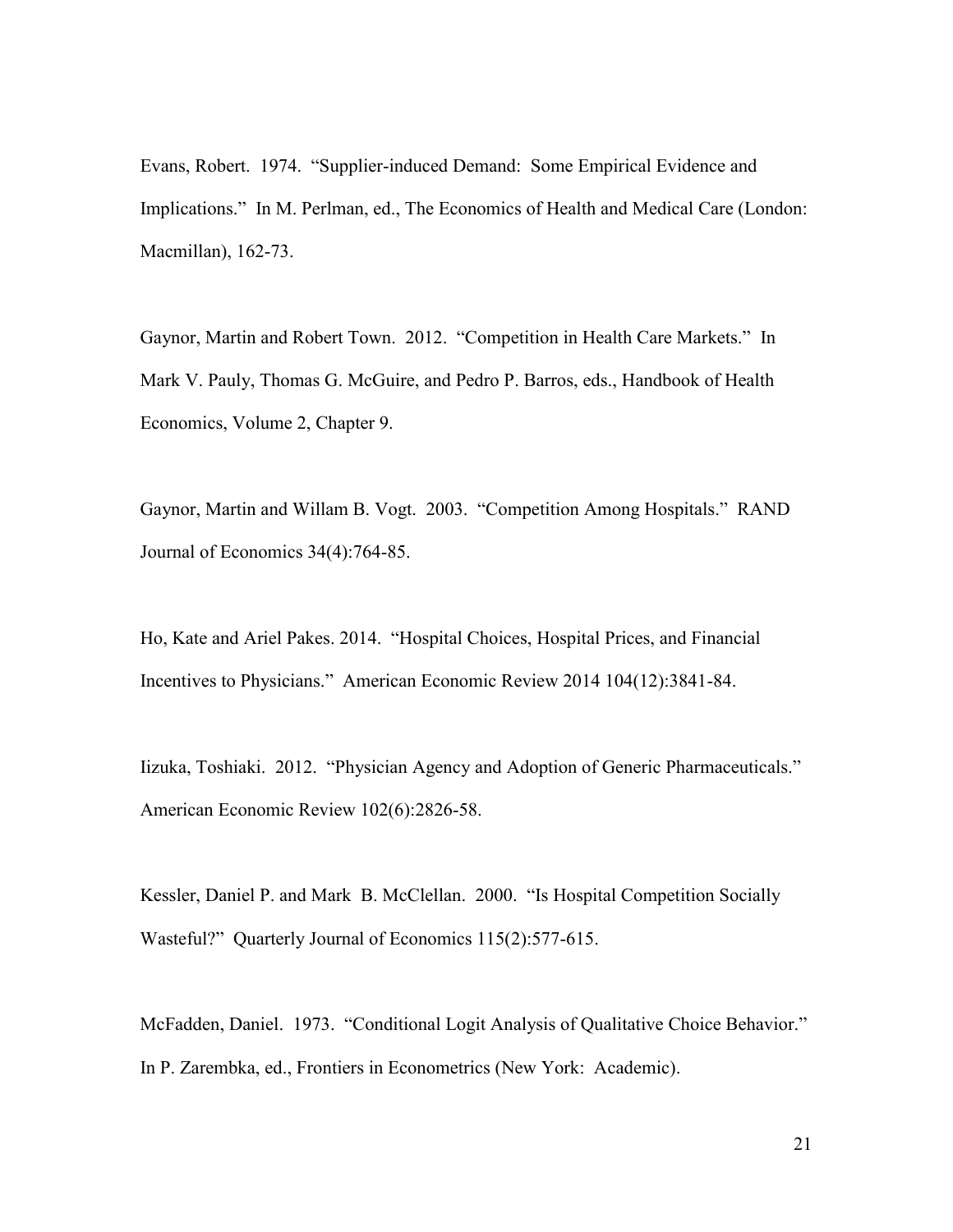National Center for Health Statistics. 2011. Health United States. Hyattsville, MD: U.S. Department of Health and Human Services.

O'Malley, Anne S., Amelia M. Bond, and Robert A. Berenson. 2011. "Rising Hospital Employment of Physicians: Better Quality, Higher Costs?" Washington, DC: Center for Studying Health System Change, available at

[http://www.hschange.com/CONTENT/1230.](http://www.hschange.com/CONTENT/1230)

Romley, John A. and Dana P. Goldman. 2011. "How Costly is Hospital Quality? A Revealed-preference Approach." Journal of Industrial Economics 59(4):578-608.

Tay, Abigail. 2003. "Assessing Competition in Hospital Care Markets: the Importance of Accounting for Quality Differentiation." RAND Journal of Economics 34(4):786-814.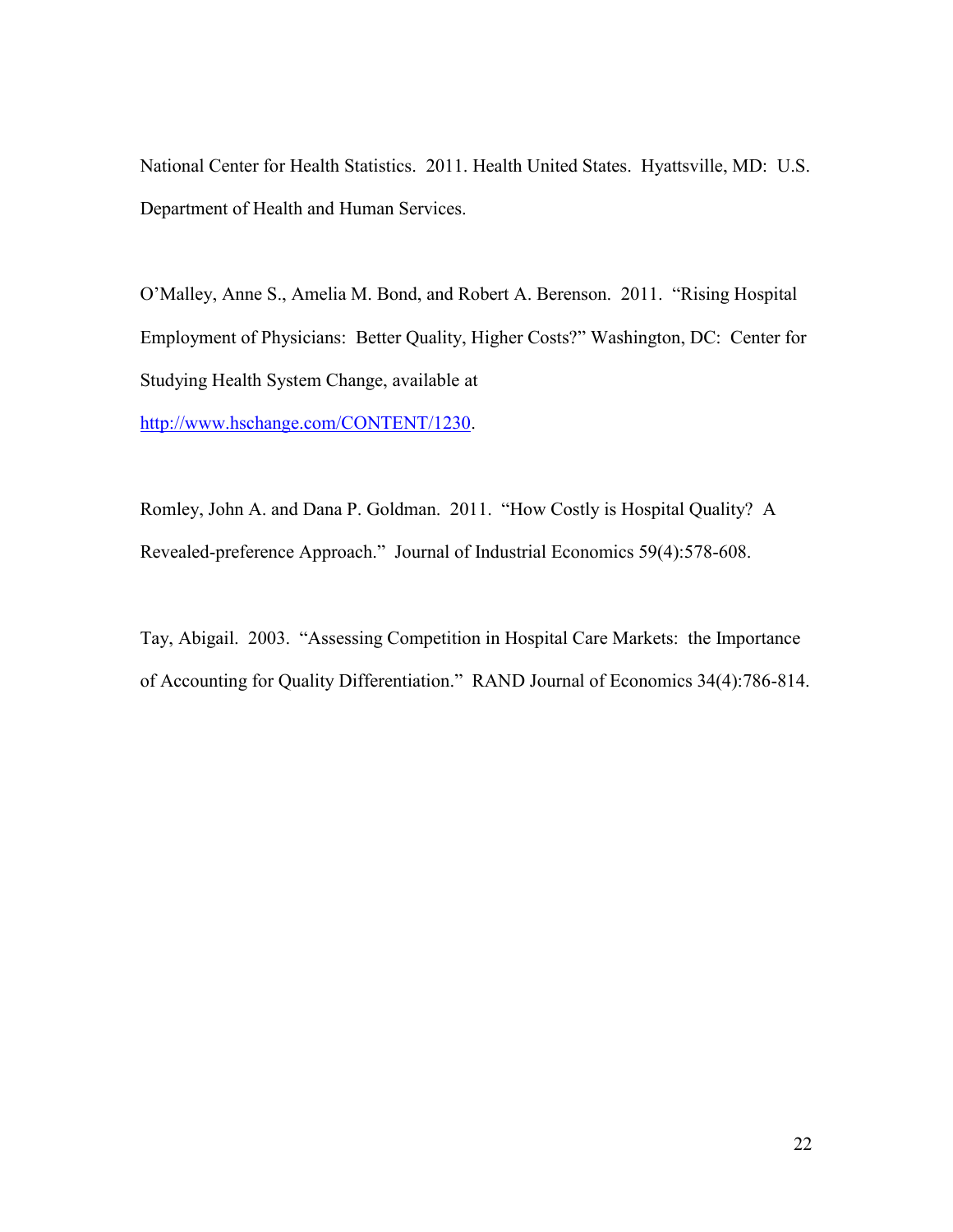## **Table 1: Number of Hospital Admissions, by Ownership Status of Admitting Physician and Hospital of Admission**

|                             | Physician | Physician not | total    |
|-----------------------------|-----------|---------------|----------|
|                             | is owned  | owned         |          |
| Hospital owns               | 178219    | $\Omega$      | 178219   |
| admitting physician         | (1.0000)  | (0.0000)      | (1.0000) |
|                             | [0.8335]  | [0.0000]      | [0.0535] |
| Hospital owns physicians,   | 17755     | 1130050       | 1147805  |
| but not admitting physician | (0.0155)  | (0.9845)      | (1.0000) |
|                             | [0.0830]  | [0.3627]      | [0.3447] |
| Hospital does not own       | 17856     | 1985639       | 2003495  |
| physicians                  | (0.0089)  | (0.9911)      | (1.0000) |
|                             | [0.0835]  | [0.6373]      | [0.6017] |
| total                       | 213830    | 3115689       | 3329519  |
|                             | (0.0642)  | (0.9358)      | (1.0000) |

# **A. Based on Admitting Physician Specified in Inpatient Record**

## **B. Based on Physician with the Greatest Number of Outpatient Encounters with Patient in 30 Days Prior to Admission**

|                             | Physician is<br>owned | Physician<br>not owned | total    |
|-----------------------------|-----------------------|------------------------|----------|
| Hospital owns               | 17938                 | $\theta$               | 17938    |
| admitting physician         | (1.0000)              | (0.0000)               | (1.0000) |
|                             | [0.6895]              | [0.0000]               | [0.0350] |
| Hospital owns physicians,   | 3691                  | 184365                 | 188056   |
| but not admitting physician | (0.0196)              | (0.9804)               | (1.0000) |
|                             | [0.1419]              | [0.3786]               | [0.3666] |
| Hospital does not own       | 4387                  | 302585                 | 306972   |
| physicians                  | (0.0143)              | (0.9857)               | (1.0000) |
|                             | [0.1686]              | [0.6214]               | [0.5984] |
| total                       | 26016                 | 486950                 | 512966   |
|                             | (0.0507)              | (0.9493)               | (1.0000) |

Notes: Row percentages in parentheses; column percentages in brackets.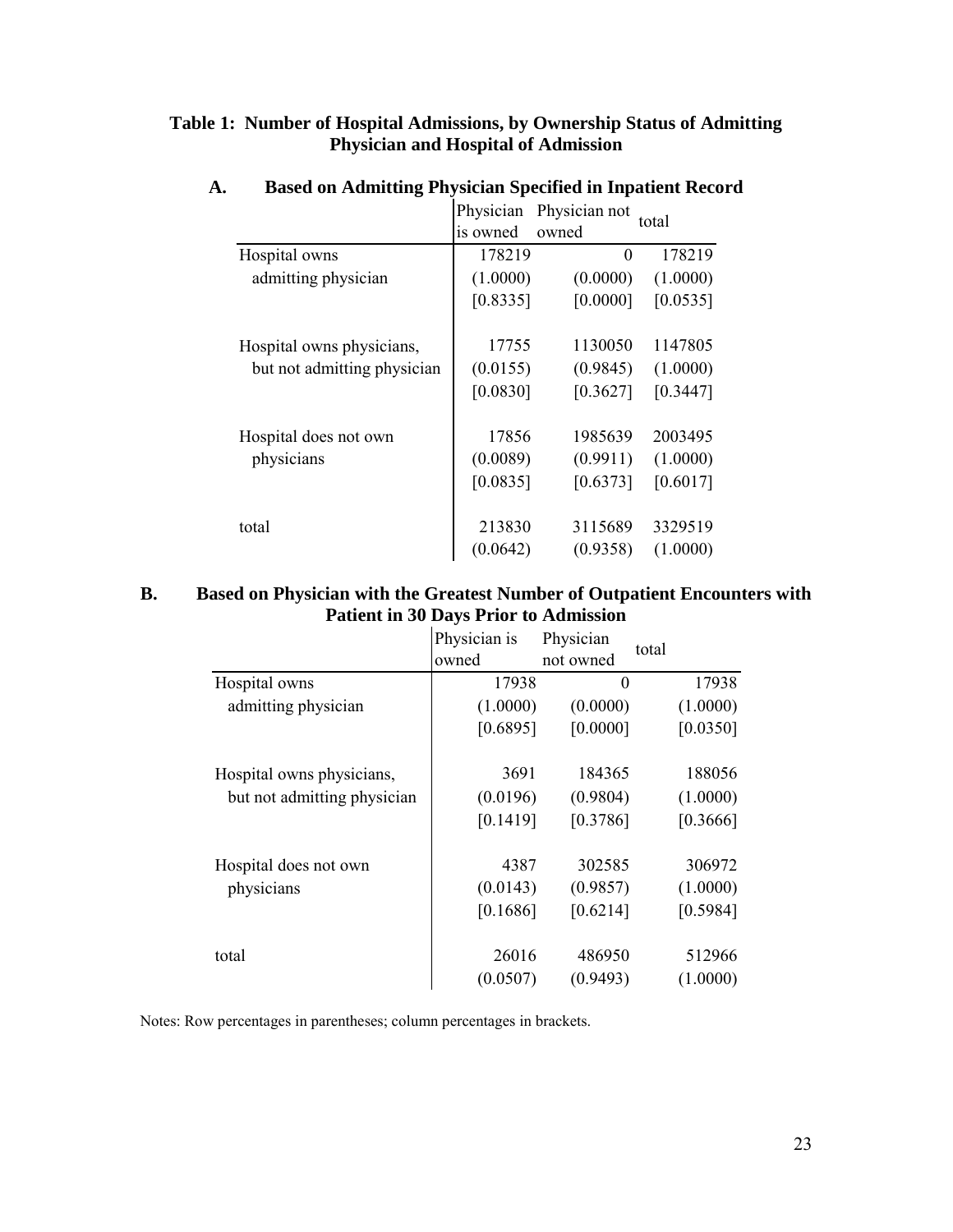|                                      | All nonrural<br>Medicare | Admissions by<br>SK&A<br>Physicians |
|--------------------------------------|--------------------------|-------------------------------------|
| Hospital owns admitting MD*          |                          | 0.0535                              |
| Hospital owns MDs*Admitting MD owned |                          |                                     |
| Hospital owns MDs*Admitting MD owned |                          | 0.0589                              |
| Admitting MD owned                   |                          | 0.0642                              |
| Hospital owns MDs                    | 0.4083                   | 0.3983                              |
| $Cost (Z-score)$                     | 0.0000                   | $-0.0077$                           |
| Quality (Z-score)                    | 0.0000                   | $-0.0140$                           |
| Distance (miles)                     | 7.7660                   | 7.6976                              |
| Small size $(< 100$ beds)            | 0.0370                   | 0.0377                              |
| Large size $(>300$ beds)             | 0.5721                   | 0.5704                              |
| Teaching hospital                    | 0.3446                   | 0.3318                              |
| System hospital                      | 0.6868                   | 0.6886                              |
| For-profit hospital                  | 0.1231                   | 0.1292                              |
| Public hospital                      | 0.0884                   | 0.0852                              |
| Patient age 65-74                    | 0.3279                   | 0.3597                              |
| Patient age 75-84                    | 0.3952                   | 0.3867                              |
| Patient age 85+                      | 0.2769                   | 0.2536                              |
| <b>Black</b>                         | 0.1077                   | 0.1107                              |
| Female                               | 0.5793                   | 0.5541                              |
| Number of observations               | 5550585                  | 3329519                             |

## **Table 2: Descriptive Statistics**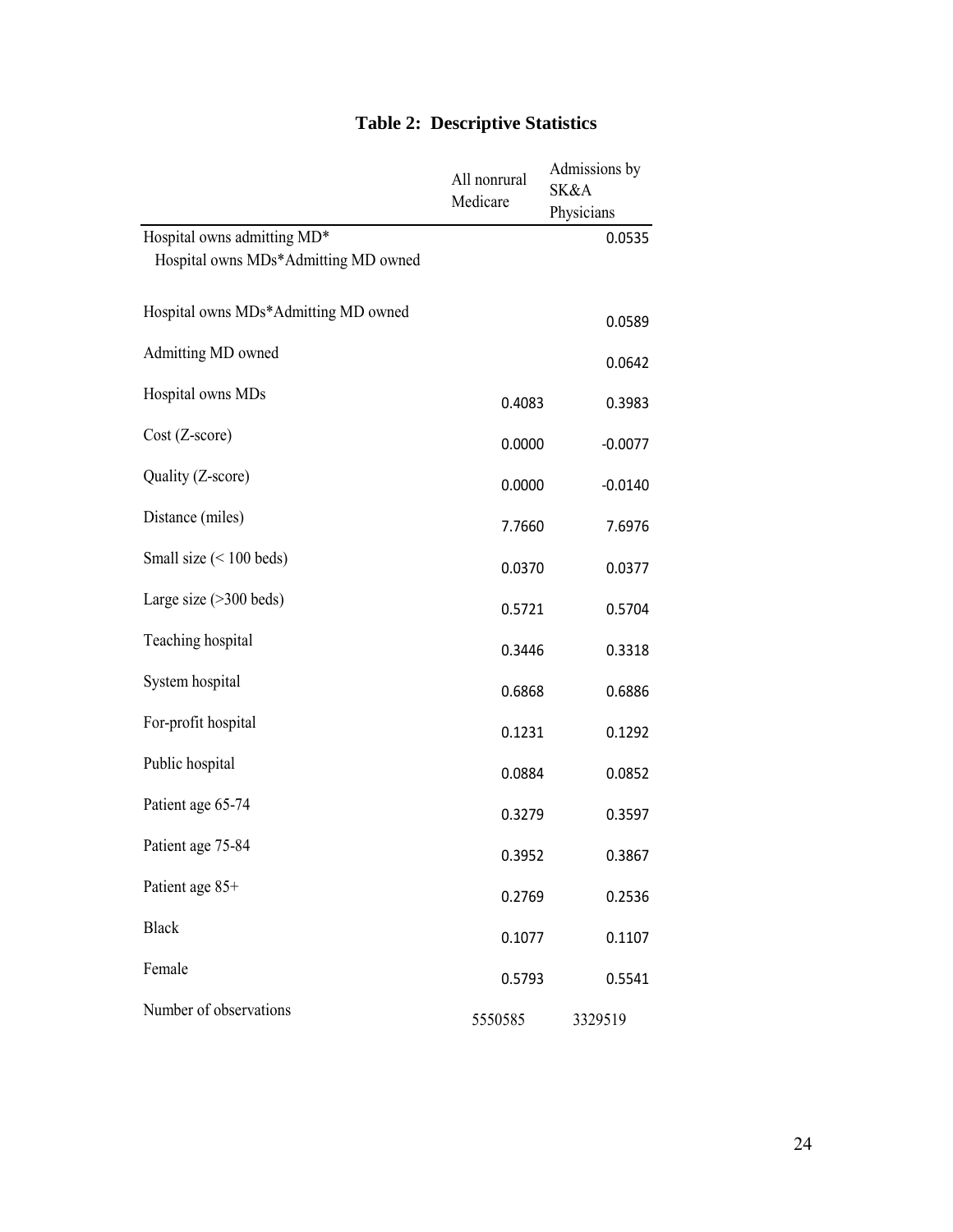| Table 3: Effects of Hospital/Physician Integration, Cost, Quality, and Distance                          |                           |                           |              |
|----------------------------------------------------------------------------------------------------------|---------------------------|---------------------------|--------------|
|                                                                                                          | on Hospital Choice<br>(1) | (2)                       | (3)          |
| Cost*Hospital owns admitting MD*                                                                         |                           | $0.0266***$               | $0.0190***$  |
| Hospital owns MDs*Admitting MD is owned                                                                  |                           | (0.00713)                 | (0.00642)    |
| Quality*Hospital owns admitting MD*                                                                      |                           | $0.0175**$                | $0.0133**$   |
| Hospital owns MDs*Admitting MD is owned                                                                  |                           | (0.00735)                 | (0.00610)    |
| Distance*Hospital owns admitting MD*                                                                     |                           | 0.00728***                | 0.00433***   |
| Hospital owns MDs*Admitting MD is owned                                                                  |                           | (0.000745)                | (0.000615)   |
| Hospital owns admitting MD*                                                                              | $0.334***$                | $0.170***$                | $0.172***$   |
| Hospital owns MDs*Admitting MD is owned                                                                  | (0.0195)                  | (0.0137)                  | (0.0199)     |
| Cost*                                                                                                    |                           | 0.00209                   | 0.00603      |
| Hospital owns MDs*Admitting MD is owned                                                                  |                           | (0.00570)                 | (0.00434)    |
| Quality*                                                                                                 |                           | 0.00685                   | 0.00348      |
| Hospital owns MDs*Admitting MD is owned                                                                  |                           | (0.00508)                 | (0.00422)    |
| Distance*                                                                                                |                           | 0.00334***                | 0.00224***   |
| Hospital owns MDs*Admitting MD is owned                                                                  |                           | (0.000720)                | (0.000550)   |
| Hospital owns MDs*Admitting MD is owned                                                                  | $0.0335***$               | $-0.0106$                 | $-0.00174$   |
|                                                                                                          | (0.0129)                  | (0.0119)                  | (0.0111)     |
| Cost*                                                                                                    |                           | $-0.00428**$              | $-0.00202$   |
| Hospital owns MDs                                                                                        |                           | (0.00195)                 | (0.00164)    |
| Quality*                                                                                                 |                           | $-0.00194$                | $-0.000219$  |
| Hospital owns MDs                                                                                        |                           | (0.00229)                 | (0.00183)    |
| Distance*                                                                                                |                           | 0.000980***               | $-0.000263$  |
| Hospital owns MDs                                                                                        |                           | (0.000310)                | (0.000268)   |
| Hospital owns MDs                                                                                        | $0.0113***$               | 0.00321                   | 0.00678      |
|                                                                                                          | (0.00311)                 | (0.00414)                 | (0.00522)    |
| Cost                                                                                                     | $-0.00773***$             | $-0.00417*$               | $-0.00344*$  |
|                                                                                                          | (0.00192)                 | (0.00225)                 | (0.00199)    |
| Quality                                                                                                  | $-0.0112***$              | $-0.00874***$             | $-0.00488**$ |
|                                                                                                          | (0.00122)                 | (0.00213)                 | (0.00209)    |
| <b>Distance</b>                                                                                          | $-0.0144***$              | $-0.0144***$              | $-0.0133***$ |
|                                                                                                          | (0.000372)                | (0.000388)                | (0.000726)   |
| Included interactions                                                                                    | None                      | Cost, quality<br>distance |              |
| Notes: Standard errors clustered at the 3 digit zip code level. Number of 3 digit zip codes = 773. Logit |                           |                           | All          |

## **Table 3: Effects of Hospital/Physician Integration, Cost, Quality, and Distance on Hospital Choice**

the 3 digit zip code level. Number of 3 digit zip codes =  $773$ . Logit coefficients are marginal effects.